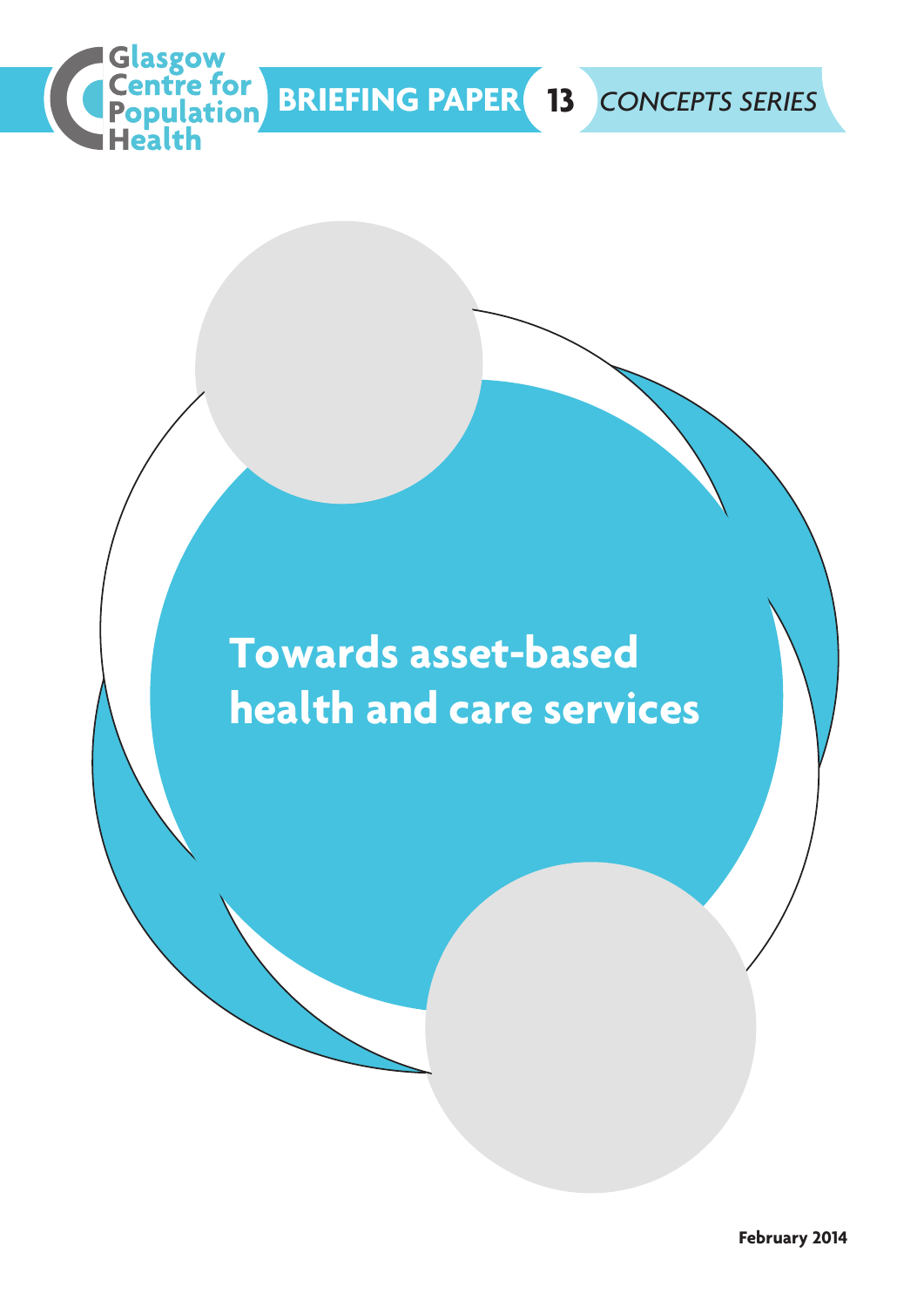### *CONCEPTS SERIES*

**13 BRIEFING PAPER**

### **KEY MESSAGES**

- The language of 'assets' is being used more widely in health and social care literature as the emphasis shifts towards prevention and the need to work differently to tackle persistent inequalities.
- There is a lack of descriptive evidence about the characteristics of health and care services which take an 'asset-based approach' to their delivery and engagement with patients.
- A number of well-established ways of working and approaches exist, such as coproduction, personalisation and strengths-based approaches, which support and are based on underpinning principles and values similar to those of asset-based working, and support a focus on assets.
- Assessing assets alongside needs may give a better understanding of the health and care requirements of individuals, enabling a shift towards more empowering, sustainable and holistic approaches for delivering services.
- New models of leadership are needed to develop, drive and respond to the required changes in power sharing and to provide a renewed focus on frontline relationships.

### **INTRODUCTION**

The language of 'assets' is being used more widely in health and social care literature as increasing emphasis is placed on prevention and the need to work differently to tackle persistent inequalities. New thinking is emerging, as emphasised in recent reports of the Chief Medical Officer<sup>1,2</sup> and the Christie Commission<sup>3</sup>. Health assets and asset-based working have come into sharper focus as being potentially important in improving health and in reducing health inequalities.

Growing interest in and development of asset-based approaches is central to the national agenda of public service reform and the integration of health and social care in Scotland. Policy and legislative developments in Scotland are increasingly placing priority on collaborative working which enables people to exercise choice and exert greater control over the types of support they need for better health and wellbeing outcomes. But what does this mean for the delivery of public services, the public sector workforce and those who engage with and are supported by services?

This paper builds on the evidence and discussion presented in previous Glasgow Centre for Population Health publications:

- *• Asset based approaches for health improvement: redressing the balance*<sup>4</sup> which provides an overview of the approach and a synthesis of relevant research.
- *• Putting asset based approaches into practice: identification, mobilisation and measurement of assets<sup>5</sup>* which discusses a range of methods and techniques that can be used to identify and mobilise individual and community level assets.
- *• Assets in Action: Illustrating asset based approaches for health improvement*<sup>6</sup> which presents an investigation of asset-based working at the community level.

Drawing on the evidence and commentary from a range of sources, this briefing paper discusses current models of public service delivery, why a change to the delivery system is needed if

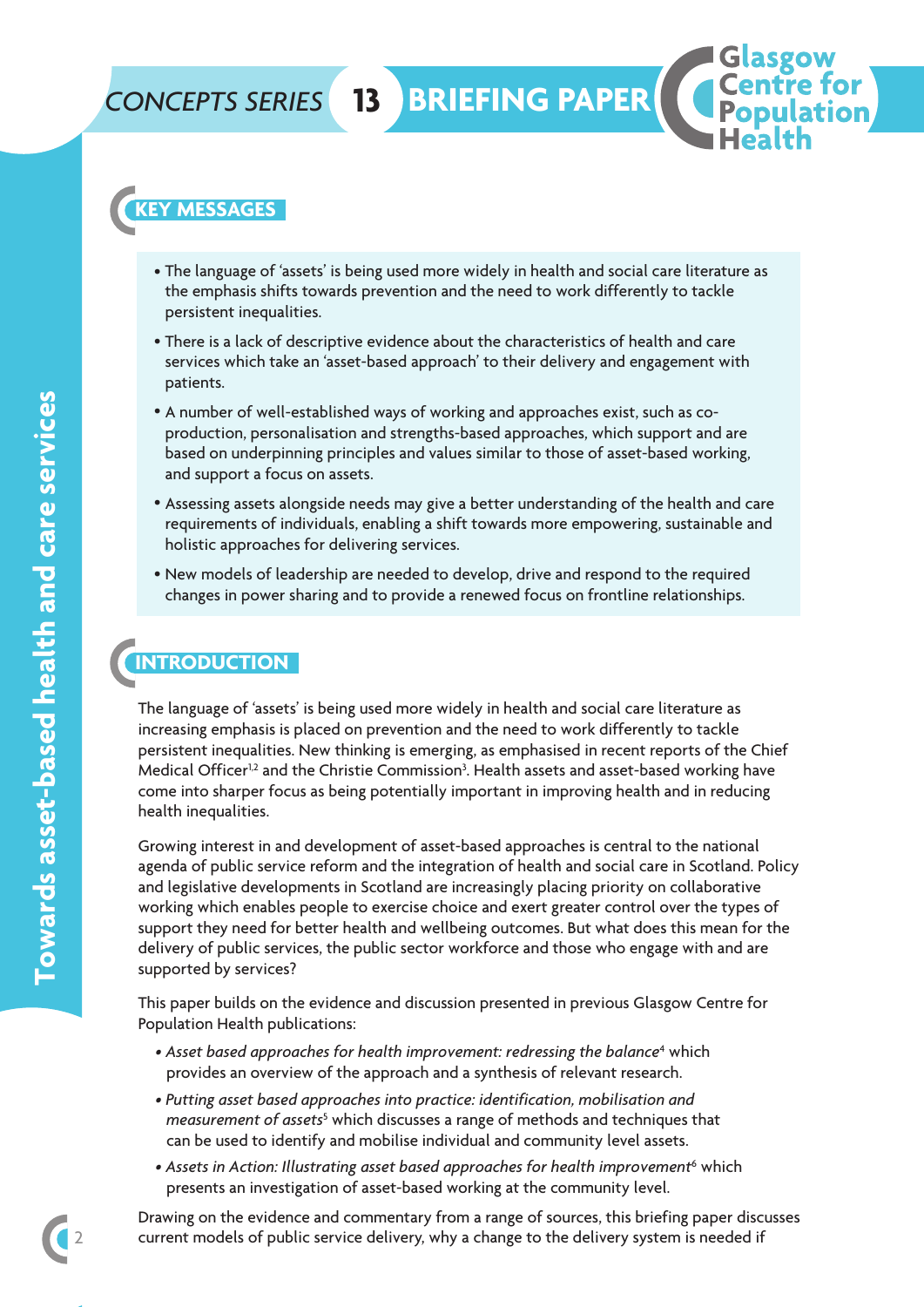services are to be fit for the future and what asset-based working may add to the way services are delivered. The first part of the paper discusses the current Scottish health and care policy landscape and how asset-based approaches fit within this. The second part considers alternative examples of service delivery, each of which align closely with the principles of asset-based approaches. Lastly, the paper discusses the value and potential of asset-based service delivery and the implications and opportunities of asset-based working for the health and social care workforce in Scotland.

### **PUBLIC SERVICES AND THE NEED FOR TRANSFORMATION**

asgow

Centre for

Public services are important to us all but are of particular importance in protecting vulnerable and disadvantaged people in society. The quality of those services is part of the foundation on which our society and future prosperity depends. They are central to achieving a fair, equitable and just society<sup>3</sup>. Major progress has been made in improving the performance of NHS Scotland in the last few decades. However, there is growing recognition that the current models of health and social care may not be sustainable in light of resource constraints, the needs of an ageing and increasingly diverse population, the changing burden of disease, and rising patient and public expectations<sup>7</sup>. In addition, inequalities in health are increasing, particularly on those dimensions with a large preventable component. Although many of the determinants of health inequalities lie outwith the service sphere, the current pattern of service delivery is largely failing to make an impact here. For all these reasons, there is recognition that new models of service delivery and population health improvement are needed. It is stated that to maintain quality public services, there is a need "*to do things* smarter and better<sup>"8 (p 2)</sup>. The overarching commitments in the National Performance Framework<sup>9</sup> of early years intervention, tackling poverty, reducing health inequalities and others, challenge current models of service delivery to the extent that there is a need to rethink how services are delivered and what is delivered.

The report from the Commission on the Future Delivery of Public Services<sup>3</sup> (Christie Commission) brings to the fore the need for new ways of working. It clearly states that "*irrespective of the current economic challenges, a radical change in the design and delivery of public services is necessary to tackle the deep-rooted social problems that persist in communities across the country*"3 (p viii) . To achieve this goal, a key objective of the reform programme must be to ensure that "*public services are built around people and communities, their needs, aspirations, capacities and skills, and work to build up their autonomy and resilience*"3 (p 26) . Central to this reform process is the empowerment of individuals and local communities by involving them in designing and delivering the services they use. There is an associated requirement for public services to work in partnership with other organisations and communities to improve outcomes. In seeking this shift, the Christie Commission has offered both a road map, and a substantial challenge.

The Christie Commission report<sup>3</sup> and the aims of public sector reform build on previous legislation (Local Government in Scotland Act 2003) <sup>10</sup> and policy commitments on the public sector engaging with communities across Scotland. Through the Community Empowerment Action Plan 2009<sup>11</sup> the Scottish Government and public services have committed to community empowerment, and promote and support the use of a variety of participatory approaches and engagement techniques. These include the National Standards for Community Engagement<sup>12</sup> which set out best practice guidance for engagement between communities and public agencies and the 'Better Community Engagement' A Framework for Learning13 publication, which aims to help build the skills and competences needed for effective community engagement.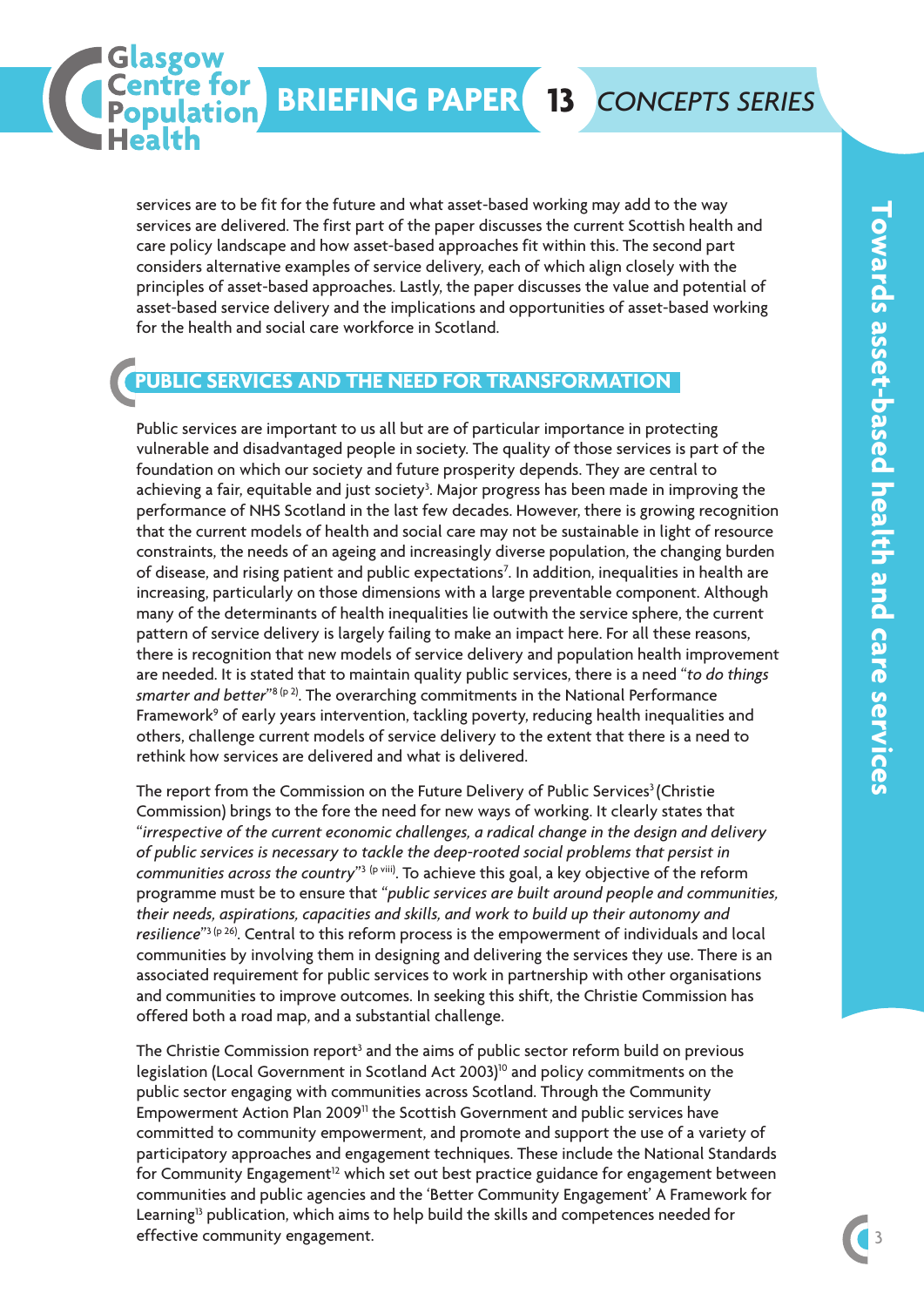### *CONCEPTS SERIES*

Through the Public Services Reform (Scotland) Act 2010<sup>14</sup>, and in responding to the Commission recommendations, the Scottish Government has committed to reforming and building public services in Scotland so that they build on the assets and potential of individuals, families and communities through: a decisive shift towards **prevention**; greater integration at a local level driven by better **partnership**; **workforce** development; and a sharper, more transparent focus on **performance**<sup>8</sup> . This approach maintains an "*emphasis on achieving the outcomes that matter the most to the people of Scotland and to lead public services into new ways of working and thinking, new understanding of people's needs and innovative ways to meet those needs*"8 (p 4) . The aims of the reform programme clearly reflect the principles of an asset-based approach, and recognise the value and importance of achieving a balance between service delivery and community building, as well as meeting people's needs and nurturing their strengths and resources. The integration of health and  $\overline{\rm}$  social care, through the passage of the Public Bodies (Joint Working) (Scotland) Bill<sup>15</sup> will further support the provision of personalised and flexible services, planned and delivered from the perspective of the service user or carer that shifts care from acute services to care provided at home or in the community.

**13 BRIEFING PAPER**

asgow **Centre for Population** 

**2. DIRECT IMPACTS ON HEALTH AND WELLBEING**

The Scottish Government has also set out its strategic vision for achieving sustainable quality in the delivery of healthcare services across Scotland. The 2020 Vision<sup>16</sup> provides the strategic narrative and context for taking forward the implementation of the NHS Scotland Healthcare Quality Strategy<sup>17</sup>, and the required actions to improve efficiency and achieve financial sustainability. The 2020 Vision for Healthcare and the Quality Strategy aim to put people at the heart of NHS Scotland and are committed to providing high quality healthcare. Furthermore, the 2020 Workforce Vision has been developed in recognition of the vital role of the workforce in delivering high quality healthcare, embodied in a commitment to valuing and empowering the workforce and treating people well<sup>18</sup> .

The Quality Strategy<sup>17</sup> is set on three clearly articulated and accepted ambitions based on what people have said they want from their NHS – care that is safe, effective and personcentred. The Quality Strategy, a development of Better Health, Better Care<sup>19</sup>, builds on the significant achievements in health and healthcare of the last few years and aims to put quality at the heart of NHS Scotland. However, there are a number of different metrics that are used to judge how 'good' services are. These include talking about the effectiveness of services (which focuses on outcomes), their productivity (which focuses on throughput), their cost-effectiveness (which focuses on value for money) and their quality (focusing on issues in relation to the patient experience). Services strive to achieve all of these but there often has to be a compromise. The priority for the Quality Strategy is to embed a recognition that a patient's experience of the NHS is about more than speedy treatment – it is the quality of care they get that matters most to them.

Mainstream service delivery remains largely designed to react to problems rather than to prevent them. Growing acknowledgment of the shortcomings of this 'deficit' or 'treatment' approach to the delivery of public services, coupled with impending cuts to public service provision, have given a renewed impetus to finding better ways of working. In the context of public service reform, services need to achieve the most efficient and effective use of diminishing resources to improve outcomes for individuals, families and communities – they "*need to achieve more with less*"3 (p vi) . To do this, public services will have to use the resources that are available in different and innovative ways. A sea change in thinking and action that goes well beyond arguments about how to improve the performance of the existing system is required.

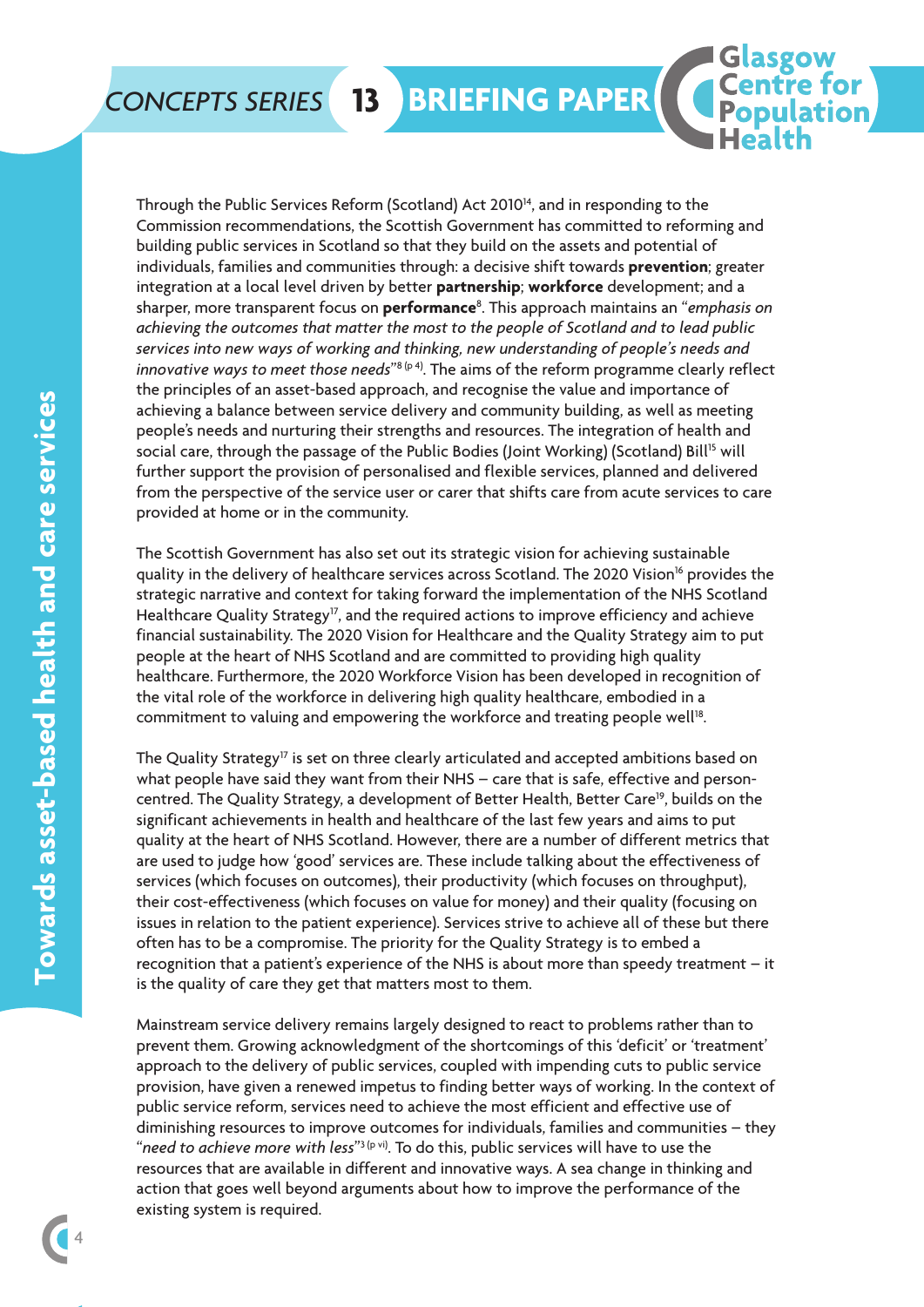However, in making the case for changes to our health and social care delivery systems, it is important to remember and emphasise the many strengths of these systems, and to continue to build and develop them. Specifically, the commitment to universal access to care, the provision of a comprehensive range of services and the ability to focus on the needs of the whole population are widely acknowledged to be key features that must be protected and, wherever possible, enhanced<sup>7</sup>. .<br>.

**BRIEFING PAPER 13** *CONCEPTS SERIES*

Asset-based approaches are ways of working that promote and strengthen health assets. Such assets include the resources that individuals and communities have that help protect against poor health and support the development and maintenance of good health and quality of life. Assessing and building on the strengths of individuals and the assets of a community may open the door to new ways of thinking about health, improving health at individual and population levels, and responding to ill health.

### **PATIENTS AT THE CENTRE**

asgow

Centre for<br>Population

The design of better services requires a better understanding of people's needs. The people who use services, and the staff who deliver services, generally have a deep knowledge and understanding about how to make them better<sup>20</sup>. In the most basic sense 'patient-centred care' means taking more account of the users of services. In the broadest terms, patientcentred care is care organised around the patient. It is a model in which service providers and other staff create a partnership with patients and families to identify and agree the full range of patient needs and preferences<sup>21</sup>. However, to succeed, a patient-centred approach must also focus on and address the staff experience, as the ability and inclination of staff to care for patients is compromised if they do not feel cared for themselves. Furthermore, patient-centred care is in no sense a substitute for excellent medicine and care – it both complements clinical excellence and contributes to it through effective partnerships and communication. It is about examining all aspects of the patient experience and considering them from the perspective of patients and not the convenience of providers<sup>21</sup>. The NHS Scotland Healthcare Quality Strategy<sup>17</sup> is underpinned by the requirement of person-centred healthcare. The Quality Strategy strives to deliver "*mutually beneficial partnerships between patients, their families and those delivering healthcare services which respect individual needs and values and which demonstrate compassion, continuity, clear communication and shared decision making*"17 (p 23) .

In Glasgow it is recognised by the local NHS that more needs to be done to support people to manage their health and prevent crisis. It is stated that more than 70% of people are able to manage their own illnesses if given the right support<sup>22</sup>. Improved information on what to expect from their condition(s) and treatment, and more involvement in their care planning, can empower a patient to manage their own health and illness. The settings in which healthcare, treatment and support are provided are important. Although patients need to be able to access hospital care when required, it is also acknowledged that patients value local access to care and being supported at home or in their community where possible<sup>22</sup>. .

Where services are designed around patients, healthcare delivery and health outcomes are improved, patient engagement is promoted and strengthened and health literacy<sup>a</sup>  $i$ ncreased $23$ . Where services have listened and responded to user and staff ideas and experiences, outcomes are reported to have improved markedly<sup>20</sup>.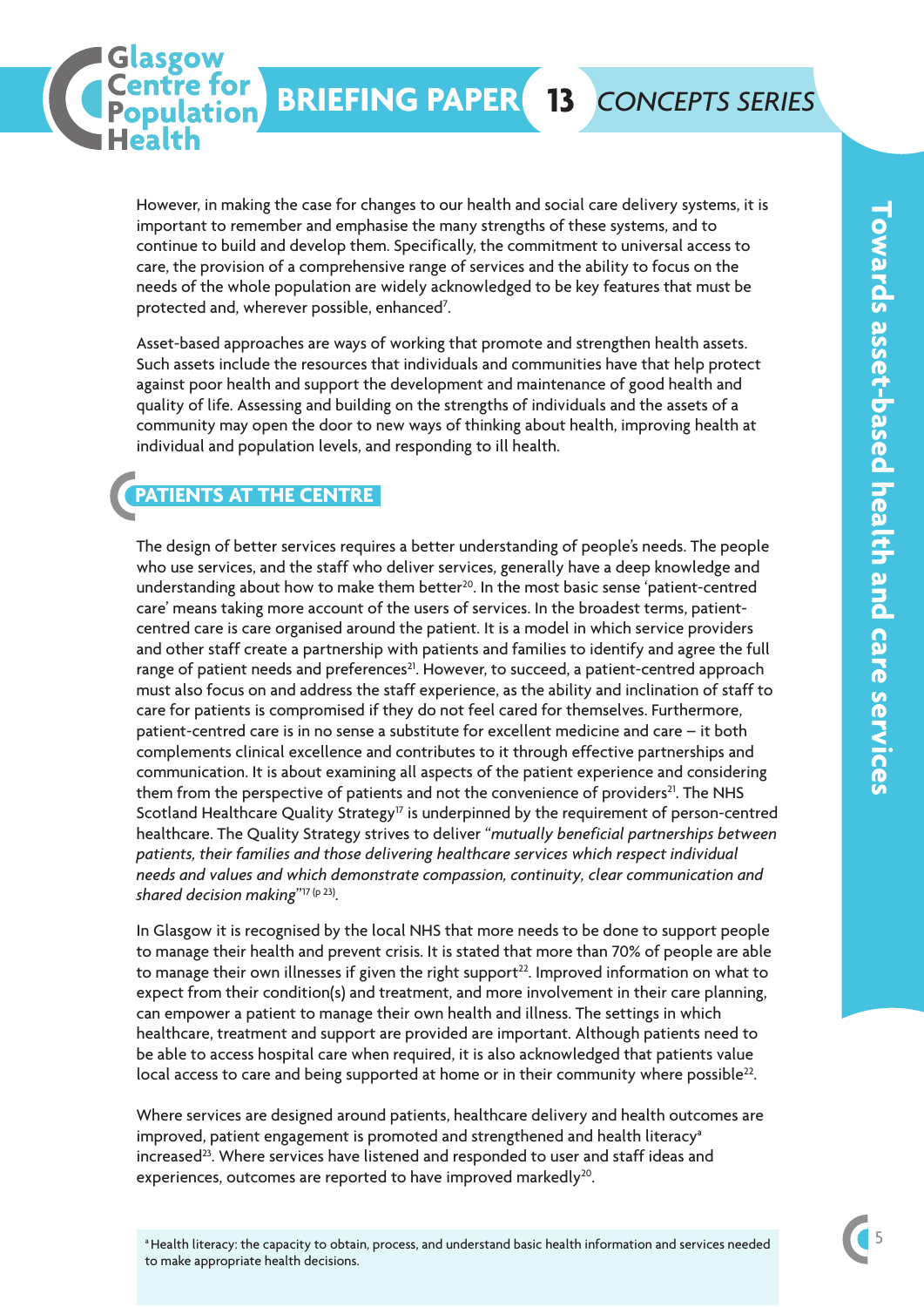### **ALTERNATIVE WAYS OF WORKING**

At present there is an absence of descriptive evidence about the characteristics of assetbased working in health and care services and what is required to deliver it. There are, nevertheless, a number of well-known ways of working, new legislative requirements, complementary approaches and areas of innovation, which have not been developed with an assets perspective in mind but which are based upon similar principles and values<sup>4,6</sup>. These ways of working share the common feature of identifying and mobilising what individuals and communities have to offer that might enhance health and wellbeing. Traditional approaches put professionals and their expertise at the centre of the process; whereas participative approaches emphasise the knowledge and capacities of the service user. One of the best known examples is co-production which clearly takes an asset-based approach.

**<sup>13</sup> BRIEFING PAPER**

asgow

**Centre for**<br>**Population** 

lation

#### **Co-production and an asset-based approach**

The concept of co-production has emerged in recent years as an innovative and valuable approach to the provision and development of public services. Although it is not a new concept<sup>24</sup>, and is well-established within the Third Sector, there is renewed interest within the public and private sectors in exploring ways of strengthening the involvement of service users and communities in service design and delivery. The relationship between professional service providers and service users has begun to change as a result, making them more interdependent, and there is a greater degree of professional interest in the implications of co-production for public service delivery<sup>25</sup>. .

Co-production is both complementary to and dependent upon an asset-based approach<sup>26</sup>. .<br>. From a health and social care perspective, co-production has been defined as "*the public sector and citizens making better use of each others assets, resources and contributions to achieve better outcomes or improved efficiency*"27 . Co-production recognises that people have 'assets' such as knowledge, skills, characteristics, experience, enthusiasm, family, friends, colleagues and communities. These assets can be brought to bear to support health and wellbeing.

Co-production stems from recognising that understanding the needs and abilities of people using services and engaging them closely in the design and delivery of those services is a prerequisite for the delivery of successful services. The theory behind co-production suggests that conventional public service delivery is failing because it has been unable to grasp the fact that professionals need their clients as much as the clients need professionals<sup>28</sup>. In practice, the consumer model of public services, where professional systems deliver services to passive clients, misses out what is most effective about their 'delivery' – the equally important role played by those on the receiving end<sup>28</sup>. The New Economics Foundation (NEF) argues that coproduction has the capacity to transform public services by rebuilding the traditions of empathy and mutuality that have dissipated in recent decades<sup>29</sup>. By acknowledging and introducing the resources of interest, experience and motivation that service users may be able to provide, co-produced services are essential for building sustainable public services<sup>29</sup>. .<br>.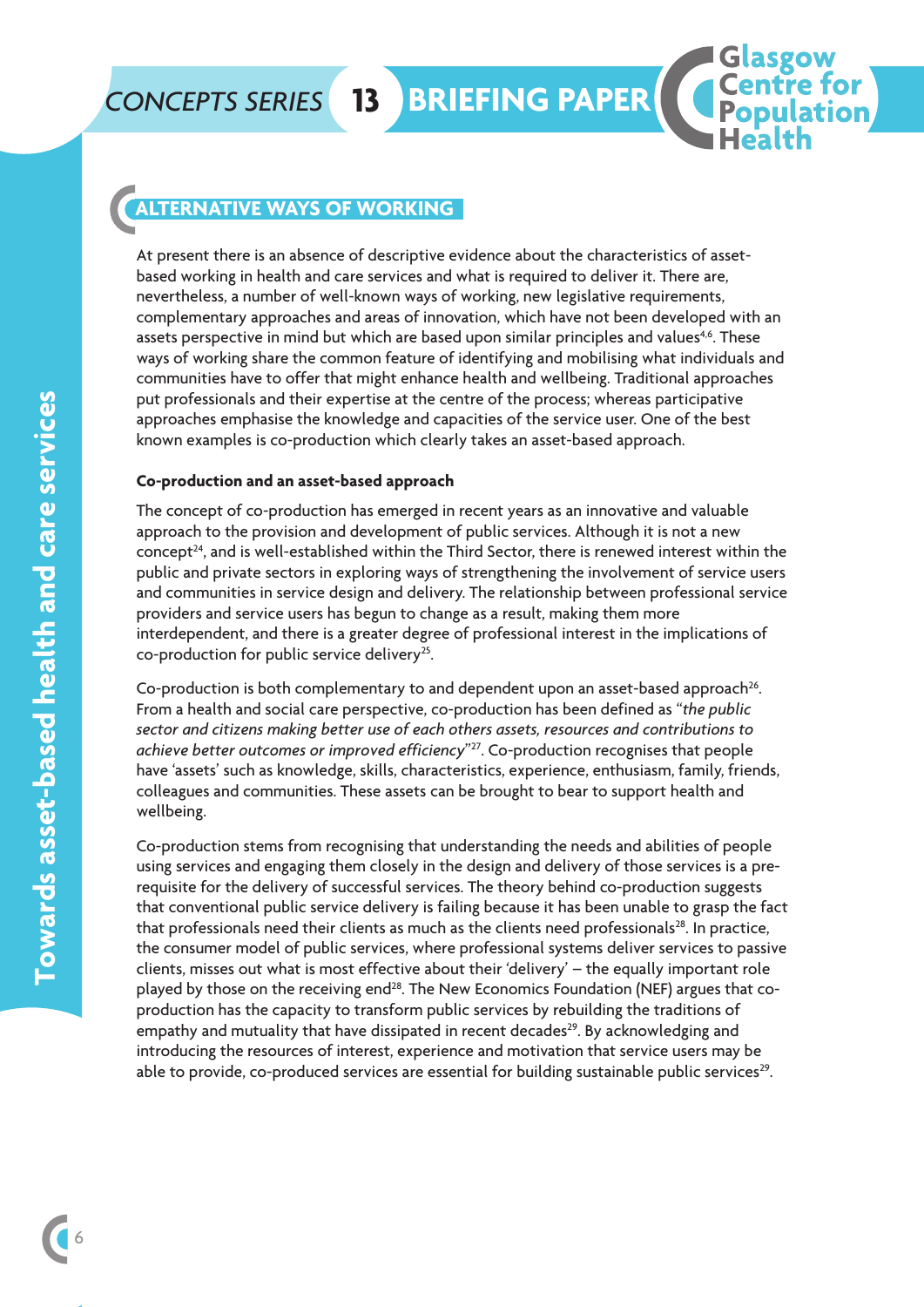This implies a move beyond consultation, user involvement and citizen engagement to equal partnership; a shift from 'doing to' to 'working with', from 'providing' to 'enabling and supporting'. In this way, public service workers become brokers and facilitators, not experts who can fix things, and both professional and experiential knowledge are valued and combined<sup>30</sup>. Real co-production of public services does not mean 'self-help' by individuals or 'self-organising' by communities – it is about the integrated contributions of individuals and the public sector<sup>25</sup>. Co-production occurs in the critical middle ground where user and professional knowledge combine to design and deliver services.

asgow

Centre for<br>Population

Co-production demands that public service staff behave in an enabling way, focusing on people's abilities. The key is to involve people more in the decisions that affect them and to encourage them to use their skills and experience to help deliver solutions. Public organisations or services that co-produce with their clients, and their families and neighbours, will display a range of different characteristics. They will not necessarily all look the same, but similar processes will be in place, that<sup>31</sup>: :

- Provide people with opportunities for personal growth and development, so that they are treated as assets, not burdens on an overstretched system.
- Invest in strategies that develop the emotional intelligence and capacities of individuals and local communities.
- Allow public service agencies to become catalysts and facilitators rather than simply providers.
- Reduce or blur the distinction between producers and consumers of services, by reconfiguring the ways in which services are developed and delivered, recognising that services can be most effective when people get to act in both roles – as providers as well as recipients.
- Devolve real responsibility, leadership and authority to 'users', and encourage self-• organisation rather than direction from above.
- Offer participants a range of incentives which help embed the key elements of •reciprocity and mutuality.

Evidence also suggests that public services can be more cost-effective when they are built around co-production<sup>32-34</sup>. They will be cost-effective not necessarily because they cost less – though they can do<sup>20</sup> – but because they produce more effective outcomes, they help to insulate people against ill health, or help people to achieve better outcomes than many services currently do<sup>29</sup>. Furthermore, co-produced services can also be more cost-effective because they bring in often ignored, extra resources in the form of help and support and efforts from clients, their families and neighbours.

By shifting professional practice in this way, the basic service delivery objective shifts as well. Delivering public services ceases to be primarily about tackling symptoms and immediate needs. The focus is on sustained change and development, building wellness and quality of life for service users, and deploying professional expertise in support of those longer-term outcomes.

A helpful overview of the concepts of co-production and asset-based approaches in reshaping care within the wider strategic context of Scotland is presented in both *The Role of Co-Production in Health and Social Care – what it is and how to do it*<sup>35</sup> and *Co-production of health and wellbeing in Scotland*<sup>36</sup> .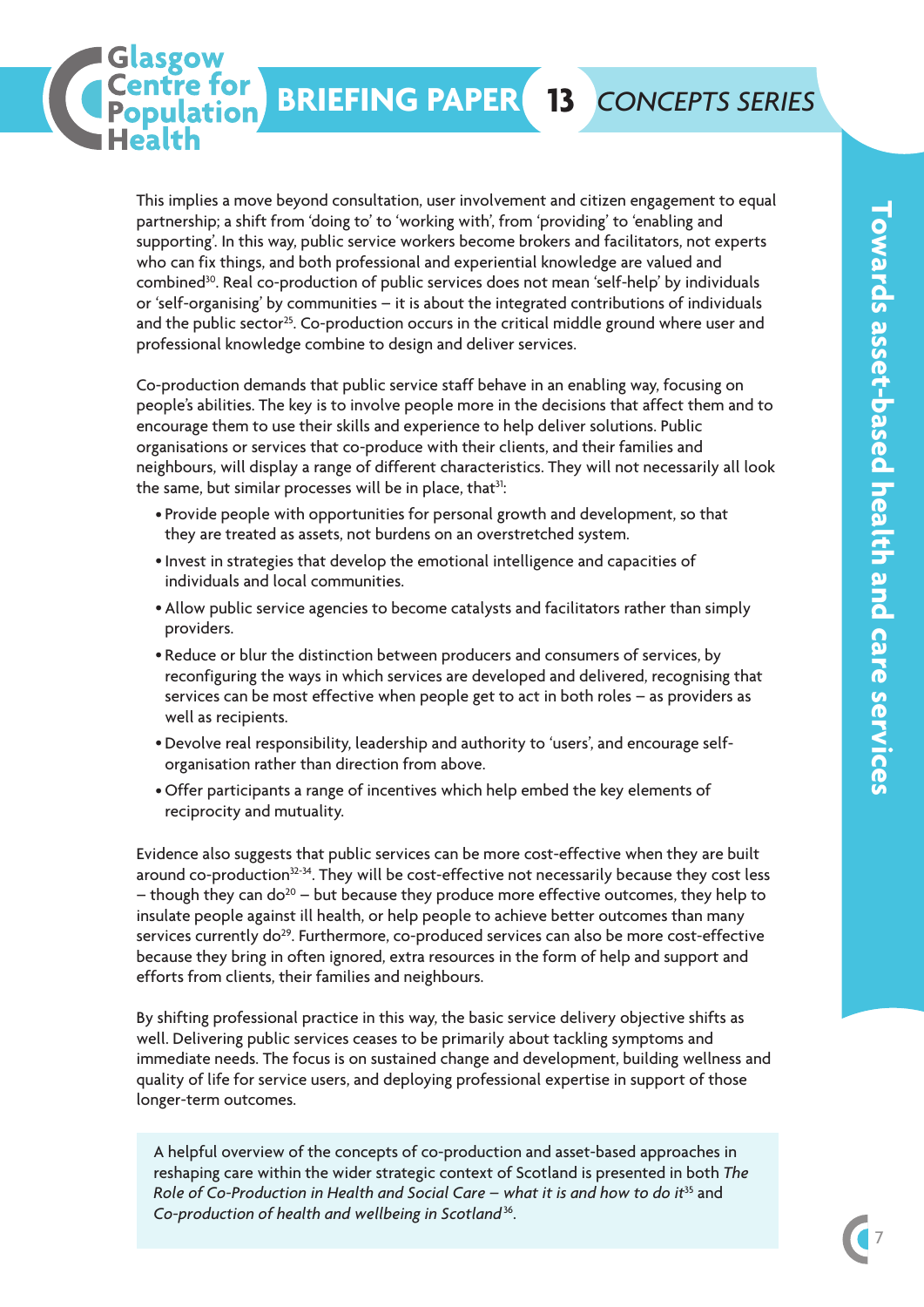

#### **Personalisation and self-directed support**

Personalisation is an umbrella term covering a range of approaches to provide individualised services, choice and control<sup>37</sup>. Like co-production, it requires public services and social care to be planned and delivered in a different way – starting with the person and their individual circumstances and putting them at the centre of their own care and support. Co-production is recognised as a core approach to implementing personalisation<sup>38</sup>. .<br>.

asgow

**Centre for**<br>**Population** 

In Scotland, self-directed support (SDS) is central to realigning social care along these principles<sup>37</sup>. . Personalisation and SDS have grown out of a number of personal and policy developments including the championing of the rights of the individual, the principles of recovery and re-enablement – helping people to gain skills and confidence to move on from their current situation to an independent and fulfilling life – and the drive to ensure services respond to the changing needs and expectations of people. The approach is reflected in a number of Scottish reports and policy initiatives (e.g. *Changing Lives*<sup>39</sup> *, Reshaping Care for Older People*40*, Caring Together*<sup>41</sup> *, Shifting the Balance of Care*<sup>42</sup> ).

SDS is the person-centred framework through which personalisation is delivered<sup>38</sup>. SDS sits at the centre of the Scottish Government's agenda to promote individualised services and to give people greater control over their care and support<sup>43</sup>. In Scotland, the National Strategy for Self-Directed Support<sup>44</sup> has been developed to help take forward the personalisation of social care services and has been further strengthened by the enactment of the Social Care (Self-directed Support) (Scotland) Act 201345 . The Strategy defines SDS as:

"*A term that describes the ways in which individuals and families can have informed choice about the* way support is provided to them. It includes a range of options for exercising those choices. Through a *co-production approach to agreeing individual outcomes, options are considered for ways in which available resources can be used so people can have greater levels of control over how their support needs are met, and by whom.*"44 (p 229)

SDS is being driven forward because it offers choice, flexibility and control for the individual who requires social care, with the advice of professionals. The strategy is based on the rationale that when people have a greater say in, and more control and responsibility over their support planning, they will be able to access the care options that best meet their individual needs, and outcomes should improve<sup>46</sup>. .

Professionals help an individual assess their need(s) and the person is given an indicative budget which they can use to design the service solutions which make the most sense to them<sup>47</sup>. The Social Care (Self-directed Support) (Scotland) Act requires Scottish local authorities to offer people four choices for accessing their social care:

- 1. Individuals take a cash payment in place of services that otherwise would have been arranged by the authority. The individual then arranges their own care package (direct payment).
- 2. Individuals direct their care and support but without actually taking the payment which is held by the authority on their behalf (individual budget or service fund).
- 3. The local authority continues to arrange an individual's services on their behalf.
- 4. Individuals choose a mixture of these three options for different types of support.

On local authority approval of an individual's plan, the indicative budget becomes real and flows to the individual and service provider of their choice. Budget holders can spend their whole budget on traditional services or, at the other end of the spectrum, design a bespoke solution, commissioning all services themselves and employing support staff to help them. In between these two extremes lies a range of options to mix in-house and personalised services to suit an individual's needs<sup>47</sup>. Self-directed support is about transforming social care services, taking into account not only health needs, but also housing, benefits, education, leisure, and transport requirements.

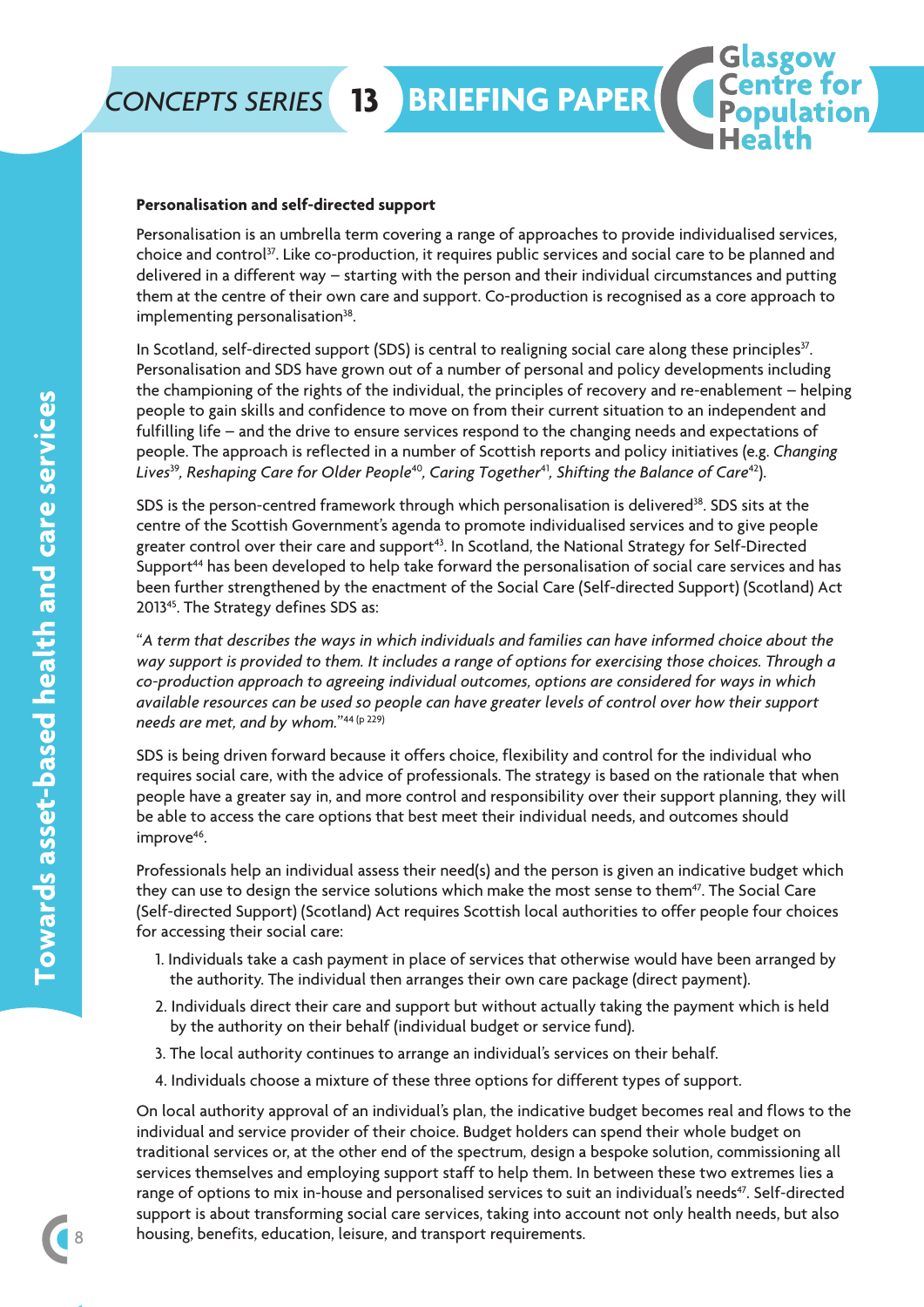Self-directed support is about more than one particular mechanism – it involves the citizen making an informed choice and deciding how much ongoing control they wish to have. It is argued that self-directed support is cheaper than traditional service delivery and top-down approaches, and that it can be more creative and make better use of the money available, enabling an individual to get more for their monev<sup>47</sup>. Although the evidence to date is limited, it is reported that SDS will not cost significantly more than conventional social care<sup>37</sup>. In a small cost review of 102 people who moved from a traditional care plan to a personal budget, drawn from ten local authorities in England, it was reported that personal budgets in this sample cost about 10% less than comparable traditional services and generated substantial improvements in outcomes47

asgow

Centre for

*"Under personal budgets and self-directed services people get higher quality, more personalised services at lower overall cost, which generates savings to other public services and creates wider social benefits as people become more engaged with their communities. Personal budgets can create a more cohesive and integrated community while also allowing people to tailor services to their needs."*<sup>47</sup> (p 40)

Personalisation and SDS are consistent with the idea of the 'patient expert'. However, there is a need to balance empowerment and the promotion of independence with protection and safeguarding, particularly in the case of vulnerable adults<sup>48</sup>. How risk is recognised, negotiated, and managed is a key part of changing practice, particularly regarding SDS and the personal budget process. Concerns about risk and personal budgets have been shown to stem from the misconception that personal budgets are cash payments, and that people requiring social support and care will be left to organise their own services<sup>49</sup>. It has been reported that people given the freedom to design their own care packages make sensible and appropriate choices that improve their quality of life and keep them safe<sup>50</sup>. Although the national and international evidence is based on many relatively small-scale examples of SDS, given the right level of support, user views are very positive and report improvements in wellbeing, self-determination, their home situation and community life<sup>45</sup>. .

Informative reports on personalisation and SDS have been produced by the Social Care Institute for Excellence (*Personalisation: a rough guide*) <sup>38</sup> and Demos (*Making it personal*) 47 .

#### **Strengths-based approaches and recovery-orientated practice**

Like that of co-production and personalisation, strengths-based practice is a collaborative process between the person supported by services and those supporting them, allowing them to work together to determine an outcome that draws on the person's strengths and assets<sup>51</sup>. .<br>. The approach concerns itself principally with the quality of the relationship that develops between those providing support and those being supported, and with the personal resources that the person seeking support brings to the process. The goal of strengths-based practice is to minimise the weaknesses and maximise the strengths of the client, whether the client is an individual, group or community. Empowerment is a central theme. The strengths perspective is said to be the social work equivalent of salutogenesis<sup>52</sup> which highlights the factors that create and support human health rather than those that cause disease<sup>51</sup>. .

A strengths-based approach is based on a perspective for working with individuals, families, groups, organisations and communities $^{53}$ , which recognises the importance of people's environments and the multiple contexts that influence their lives<sup>54</sup>. This perspective recognises the resilience of individuals and focuses on the potentials, strengths, interests, abilities, knowledge and capacities of individuals, rather than their limits. It is in this way that strengthsbased approaches are similar to asset-based approaches and are underpinned by the same fundamental principles.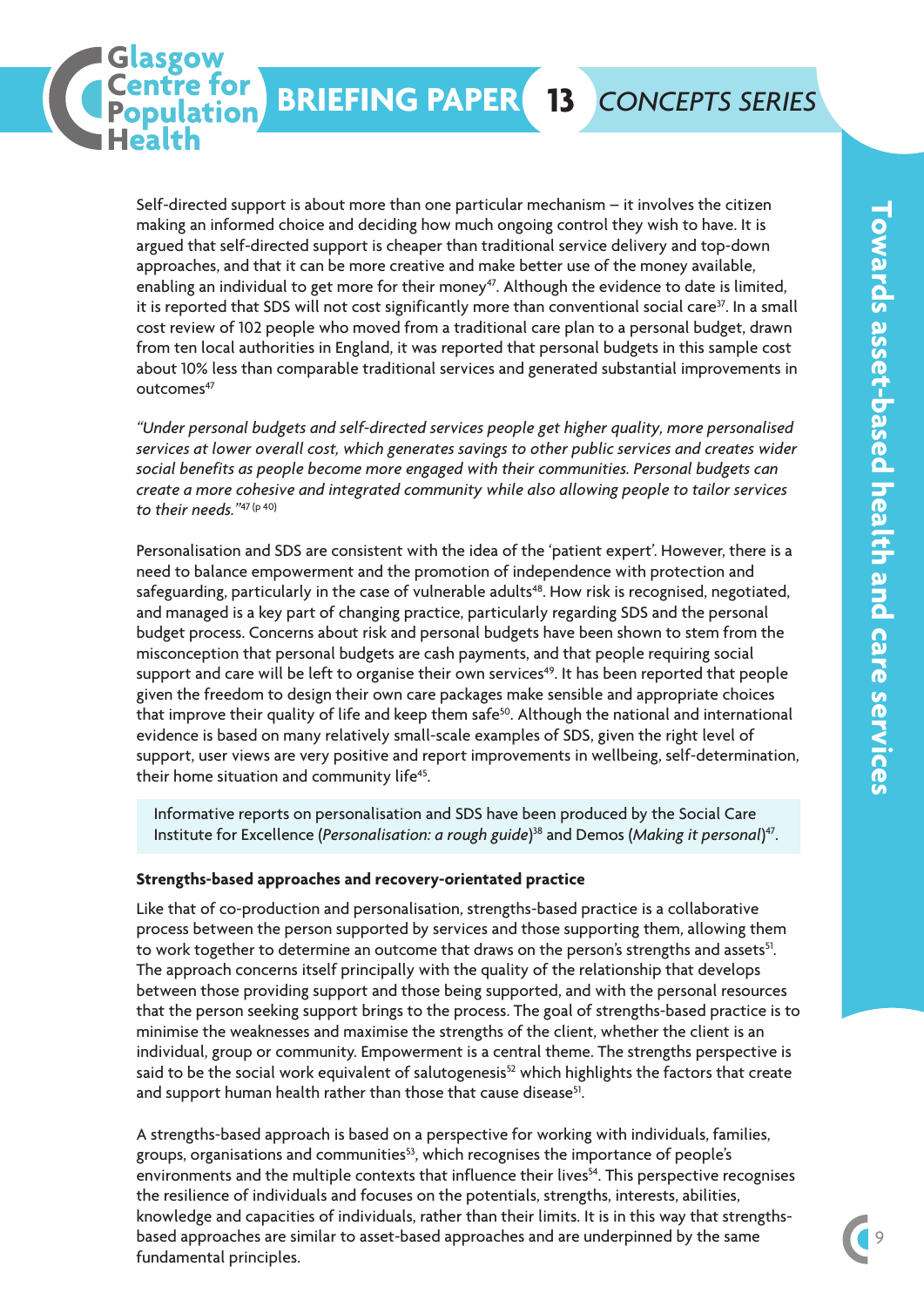

A strengths-based approach is based on six key principles<sup>54,55</sup>: :

1. Every individual, family, group and community has strengths, and the focus is on these strengths rather than on illness.

asgow

**Centre for**<br>**Population** 

lation

- 2. The community is a rich source of resources.
- 3. Interventions are based on client self-determination.
- 4. Collaboration is central, with the practitioner-client relationship as primary and essential.
- 5. Outreach is employed as a preferred mode of intervention.
- 6. All people have the inherent capacity to learn, grow and change.

Within mental health services, for example, there is a strong focus on recovery and positive psychology, which are inherently strengths-based<sup>56</sup>. Putting recovery-orientated practice into action means focusing care on building the resilience of people with mental health problems, not just on treating or managing their symptoms<sup>57</sup>. Recovery-orientated practice refers to the subjective experience of optimism about outcomes from mental illness (or addiction), a belief in the value of the empowerment of clients, and a focus on services in which decisions are taken collaboratively with the service user<sup>58</sup>. Recovery emphasises that, while people may not have full control over their symptoms, they can have full control over their lives. Recovery is not about 'getting rid' of problems. It is about seeing beyond a person's mental health/addiction problems, recognising and fostering their abilities, interests and hopes<sup>57</sup>. .

Strengths-based approaches work on a number of different levels, from individuals, associations and organisations to communities<sup>51</sup>. A growing number of methods of social work practice relate to and build upon the philosophy of the strengths-based perspective, including solutionfocused therapy (SPT), strengths-based case management, narrative inquiry<sup>5</sup> and family support services. These methods can be used alongside others or in isolation. Much of strengths-based practice has an internal component which is therapeutic in nature and involves locating, articulating and building upon an individual's assets or capabilities. A number of frameworks are also available to support strengths-based practice (e.g. ROPES: Resources, Opportunities, Possibilities, Exceptions, and Solutions<sup>59</sup>). Such frameworks focus on strengths and weaknesses and encourage a holistic and balanced assessment of the strengths and problems of an individual within a specific situation. However, a strengths-based approach is not simply about different tools or methods that are used with people; it is about different concepts, structures and relationships that are built into support services<sup>51</sup>. Ultimately, the strengths-based philosophy seeks to promote self-efficacy, giving individuals belief in their own abilities and competencies.

A useful overview of the literature on strengths-based approaches for working with individuals has been produced by Pattoni<sup>51</sup> .

In summary, the three examples of delivering care outlined here, co-production, personalisation and self-directed support and strengths-based approaches, have been referred to as '*public services inside out'* – overturning the conventional passive relationship between the 'users' of services and those who serve them $^{33}$ . These examples point to the possibility of a different approach – better, more empowering, more cost-effective services (in the longer term), developed with those who know their care requirements the best.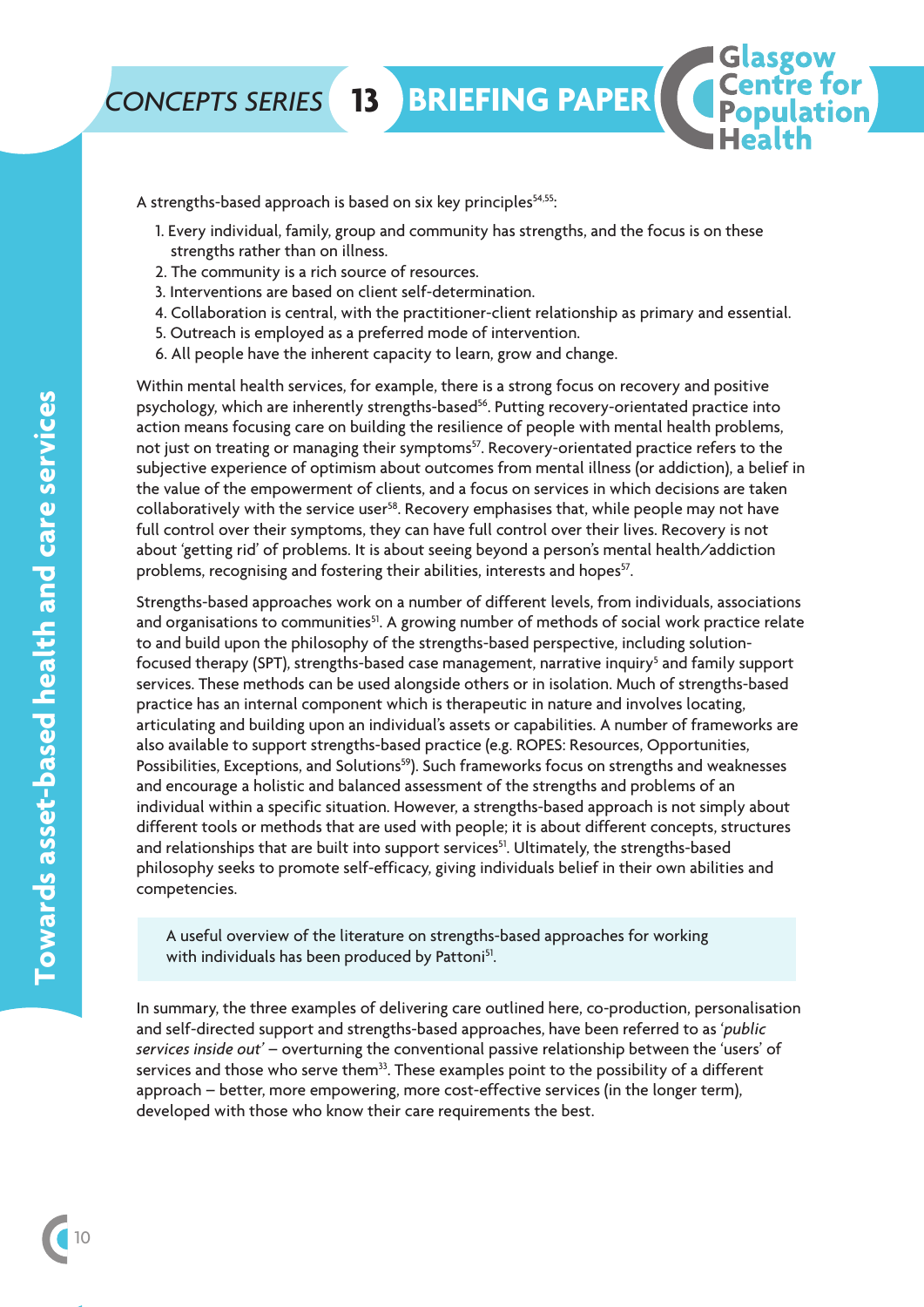asgow **Centre for Population** 

### **ASSET-BASED SERVICE DELIVERY - COMPLEMENTING NOT REPLACING**

Conventional approaches to the delivery of public services are based on meeting needs, providing care and the treatment of presenting problems<sup>60</sup>. Individuals are frequently labelled by their condition ('diabetic', 'disabled'), their behaviour ('smoker', 'drug-user'), or their personal circumstances or characteristics ('unemployed', 'elderly'). Communities are described in terms of their collective problems and needs. It follows that the role of public services is then seen as being to fix these problems for individuals and communities. In doing so, they tend to make people passive recipients of services<sup>26</sup>. A sense of control over one's life is associated with .<br>better health and a greater likelihood of adopting healthy behaviours<sup>61</sup>. Actions and environments that undermine this sense of control, it is argued, increase passive acceptance of risk<sup>60</sup>. On the other hand, actions and environments that accentuate positive capabilities and nurture people's strengths and resources may allow them to activate responses that promote their self-esteem and resilience, leading in the longer term to less reliance on professional services and to improved health outcomes.

Asset-based approaches are concerned with identifying the protective factors that support health and wellbeing. These approaches set out to work with people to make their skills visible and give them confidence that they are valued. This way of working enables people to become better connected with each other and encourages a spirit of co-operation, mutual support and caring for one another. As confidence and self-esteem grow in individuals and neighbours, trust and community cohesion are built. Crucially however, asset-based approaches are not about overlooking structural and material issues or asking vulnerable people to think positively despite their circumstances<sup>62</sup>. Addressing poverty, deprivation and inequality must continue to be the focus of concerted effort as key social determinants of health and wellbeing.

Asset-based working is not a universal panacea. Some public services are evidently better suited to asset-based working than others. At one end of the service delivery spectrum, in intensive care or accident and emergency settings for example, asset-based working is less of a priority than technical excellence, effectiveness and efficiency of care. In many other domains, however, there remains the potential for health and social care services to re-orientate and reshape care delivery to become more assets-driven and person-centred. Asset-based practice already exists across Scotland in many different contexts, although projects and services may not be using the language of assets to describe how they work<sup>6</sup>. Working in this way promotes the possibility for individuals and communities to be co-producers of health rather than simply consumers of healthcare services. The medium-long term outcomes from these approaches are not yet known. However, theory-based models would suggest that a clear and sustained focus on positive ability, capability and the capacity of individuals, may lead to less reliance on professional services and reductions in the demand for scarce resources in the longer-term.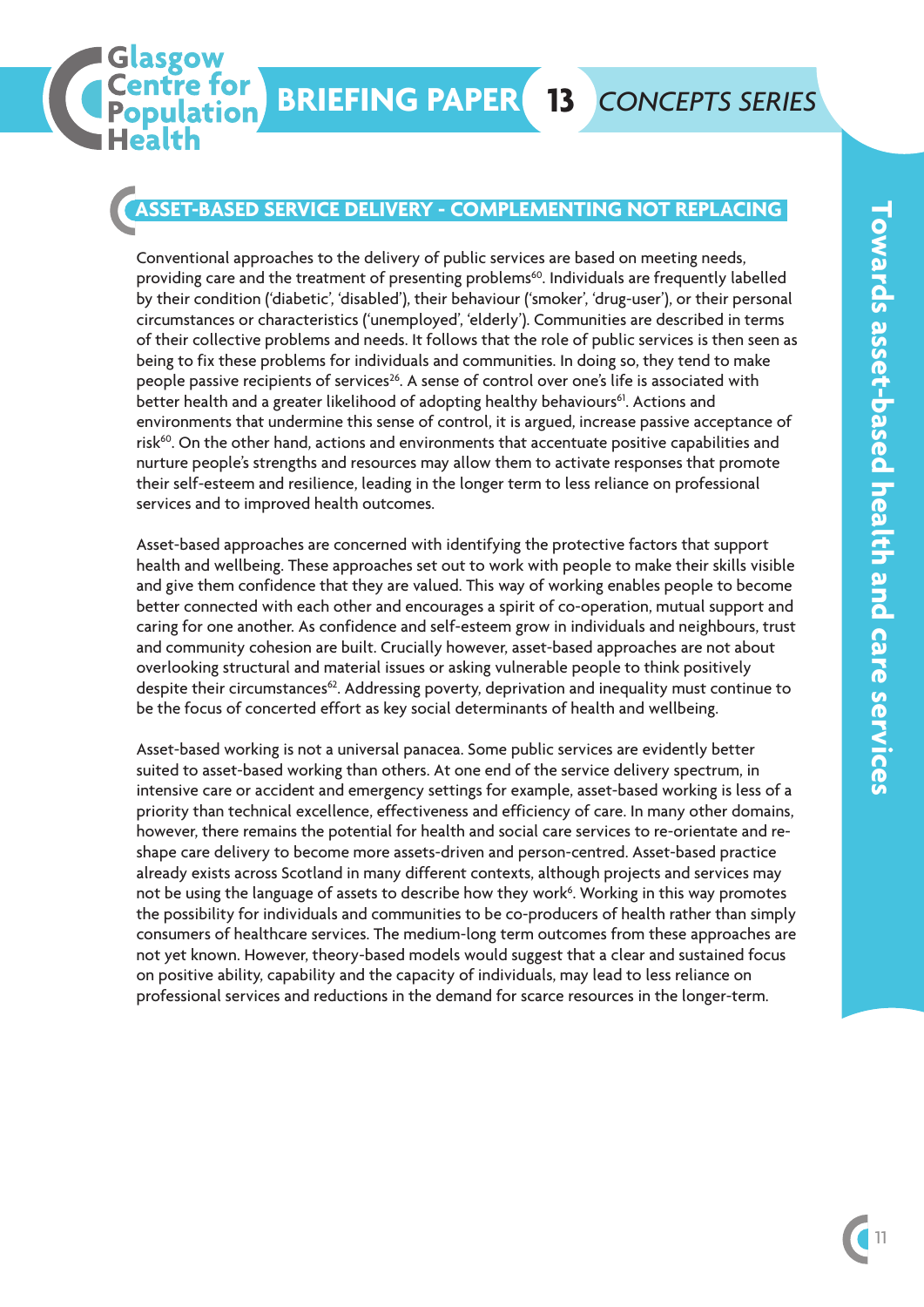## *CONCEPTS SERIES* **13 BRIEFING PAPER**

### **ASSET-BASED WORKING AND WORKFORCE AND ORGANISATIONAL DEVELOPMENT**

The shift from using a deficit-based approach to an asset-based one has far-reaching consequences for organisations and the staff who work in them. Policy documents from across the UK acknowledge that the reform of public services will require a radically altered workforce. Asset-based working, co-production, SDS and other person-centred approaches have implications, not just for roles and skills, but for workforce composition and regulation<sup>37</sup>. . These approaches require significant organisational changes in systems, attitudes and ways of working. All systems, processes, staff and services will need to put people at the centre, in order to be asset-based.

asgow

**Centre for**<br>**Population** 

lation

Workforce attitudes and skills are critical to the effective adoption and embedding of assetbased values and culture<sup>63</sup>. For many staff, training and skills development will be required to support this new way of working; and within organisations, the prevailing cultures will be required to place increased value on the views of those who use services. Approaches such as Appreciative Inquiry<sup>5</sup> can be powerful in valuing and drawing out the strengths and successes of groups and organisations to build a positive, shared and realistic vision for the future. New models of leadership will also need to be developed to drive and respond to the fundamental changes in power sharing and the renewed focus on flexible, client-centred frontline relationships.

The views and experiences of people using services should be a primary source of evidence for workforce development approaches, as well as for performance monitoring. In accordance with the public sector reform agenda, people experiencing services should be enabled to collaborate with those delivering them to improve design and delivery so that there is greater impact on outcomes.

To explore a number of these issues, the Scottish Social Services Council (SSSC) is leading on a programme of work known as the '*Skilled Workers, Skilled Citizens'* initiative (previously known as 'Community Asset Based Workforce Development' initiative). The programme is engaging with a wide range of staff and organisations from public service organisations from across Scotland to come to an agreed and shared understanding of the skills and knowledge they need to embed and deliver asset-based working, establish a number of pioneer sites to explore and illustrate asset-based working across the public sector, and develop a range of practical tools and resources to support staff and organisations working in this way.

Further information can be found at: http://www.scottishleadersforum.org/skilled-workers-skilled-citizen64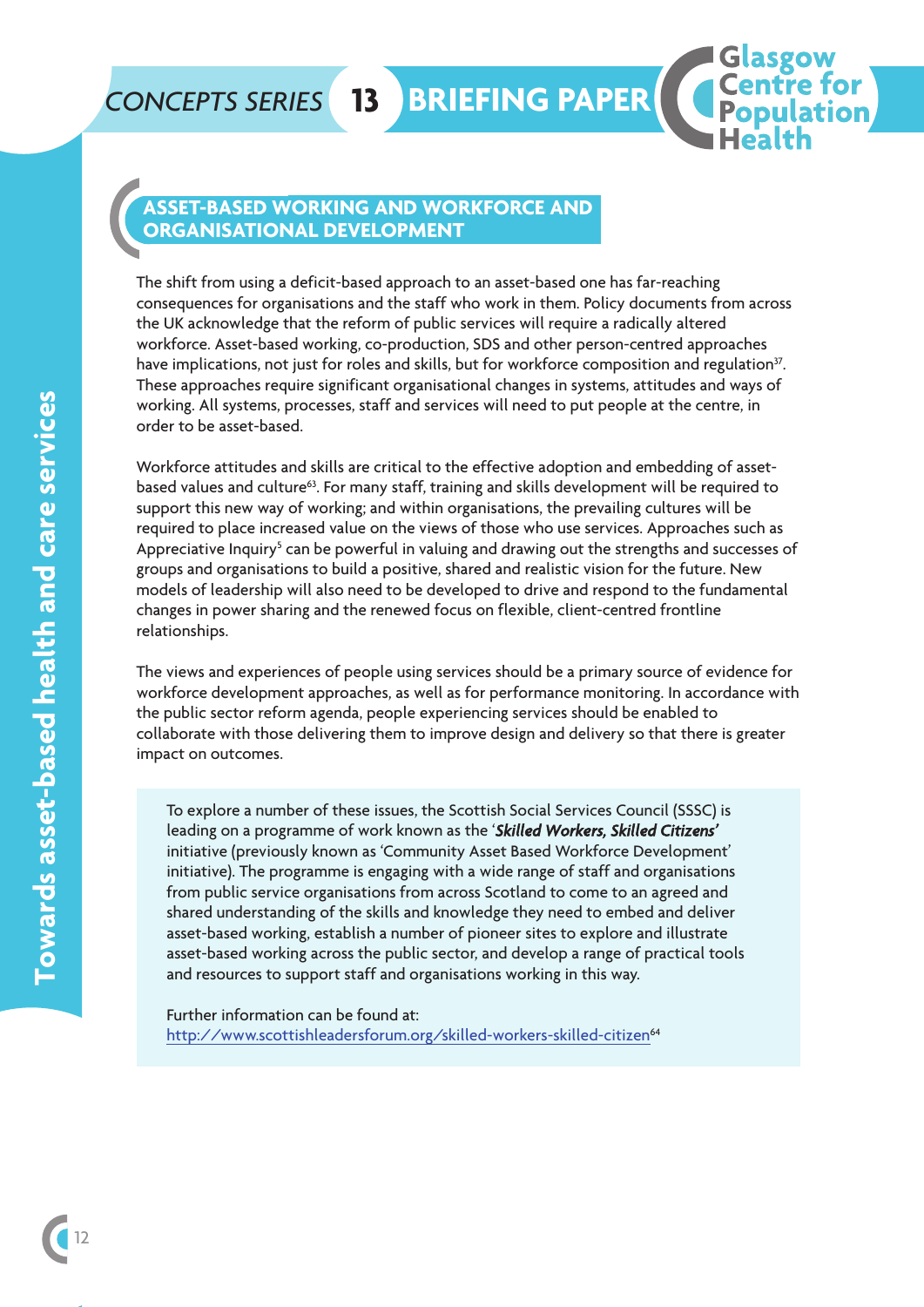### **CHALLENGES OF IMPLEMENTATION AND DELIVERY**

asgow **Centre for** 

lation.

Although the language of assets and asset-based working permeates much of the current health policy literature, it remains unclear from the evidence available at present how the concept and supporting theory will translate into effective practice and what the likely impacts will be on how services are organised and delivered. Asset-based approaches will challenge the way professionals are expected to work. From the sources of evidence and commentary available, a number of challenges have been identified (presented in brief below) which will need to be taken into account and addressed if asset-based working is to be successfully adopted within Scotland's health and social care services.

Public services, it is said, will stand or fall by the skills and experience of the staff they employ, and the public service ethos that motivates them to make the system work. If staff succeed, services will also succeed. If they fail, no amount of targets or redesign will turn the situation around. It is recognised that staff who are valued and treated well improve patient care and overall performance<sup>65,66</sup>. It is critical that staff are valued as an asset of public services and enabled through their training, development and day-to-day working, to recognise their own personal strengths and the assets of their organisations and use these in the way they work. Staff need to be empowered to make working structures more adaptable, to interact more flexibly with patients/clients, giving them discretionary powers and, where possible, discretionary budgets<sup>67</sup>. Staff should be allowed to consider carefully the circumstances in which an asset-based approach would be appropriate; there should not be the suggestion that this is suitable for every situation. Preparation will be required to support staff to engage with service users, their families and the wider community in a different way. Workforce development processes will need a stronger community-based focus; this will take time to change. The magnitude of the transformational change required in the cultures of large, complex organisations, implies a long-term process, supported by new forms of leadership, changes in organisational systems and values, and also in individual mindsets.

The culture of targets, standards and best practice tends to mitigate against innovation. At the very least, health and social care targets could be simplified and redefined so that they encourage, rather than exclude, participation. Institutions should be given freedom to set locally-agreed health targets in response to local need and circumstances<sup>66</sup>. .<br>.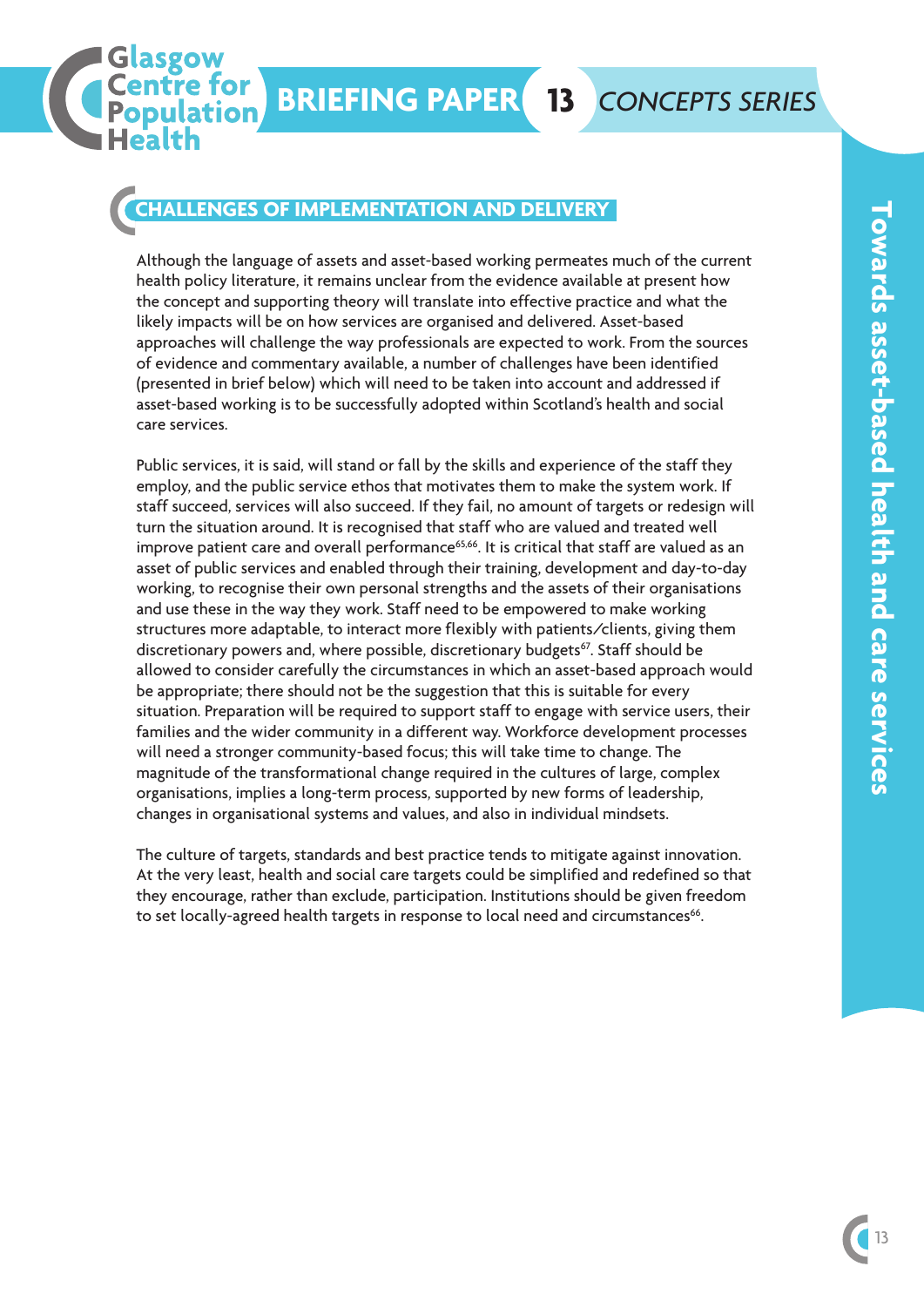# *CONCEPTS SERIES* **13 BRIEFING PAPER**

### **SUMMARY**

It is generally accepted that current patterns of services and spending are unsustainable against future finance and demand. Conventional approaches are said to disempower people, and fail to recognise that they have assets and personal resources which could contribute to solutions. Assessing assets alongside needs may give a better understanding of the health and care requirements of individuals and help to build resilience, increase social capital, and enable a shift towards more empowering, sustainable and holistic approaches to delivering services and to improving Scotland's health. By working with people rather than doing things to them, assetbased working (and other approaches which closely align), arguably presents the potential to transform the way public services are delivered so that they are better positioned to assist people in addressing their problems in effective and sustainable ways. From a services perspective, an asset-based approach fundamentally changes the way organisations and the people within them think about service delivery, work with, and provide support to their patients and patients' families. This change involves the recognition that utilising the 'expertise' of people currently using services (or who may use them in the future) are as important as professional knowledge and experience<sup>46</sup>. .

**Glasgow** 

Centre for

To continue tackling the growing health divide, asset-based approaches are required to be embedded alongside, and be complementary to, existing good public service provision, social support and protection, and established interventions to improve health and wellbeing. The adoption of asset-based approaches will not on its own tackle health inequalities. Rather, it should be recognised as one component of a multi-faceted approach – a component which accentuates positive capability and encourages the participation of individuals and communities in the health development and maintenance process. In working to improve health-enhancing assets, we must not only focus on psychosocial assets such as skills, confidence and self-esteem but also on the social, economic, cultural, physical and environmental factors that influence inequalities in health and wellbeing.

To further embed this approach in mainstream service delivery, policy and practice, Scotland must continue to support individuals and communities to have more control over their own circumstances. A number of Scottish policy and strategy documents emphasise the value of working in this way. The challenges therefore lie in changing organisational cultures, enabling professional freedom and new working practices to develop and understand service user expectations. Public services and communities will both need to find a new balance in their relationship if health and wellbeing is to be enhanced in our society.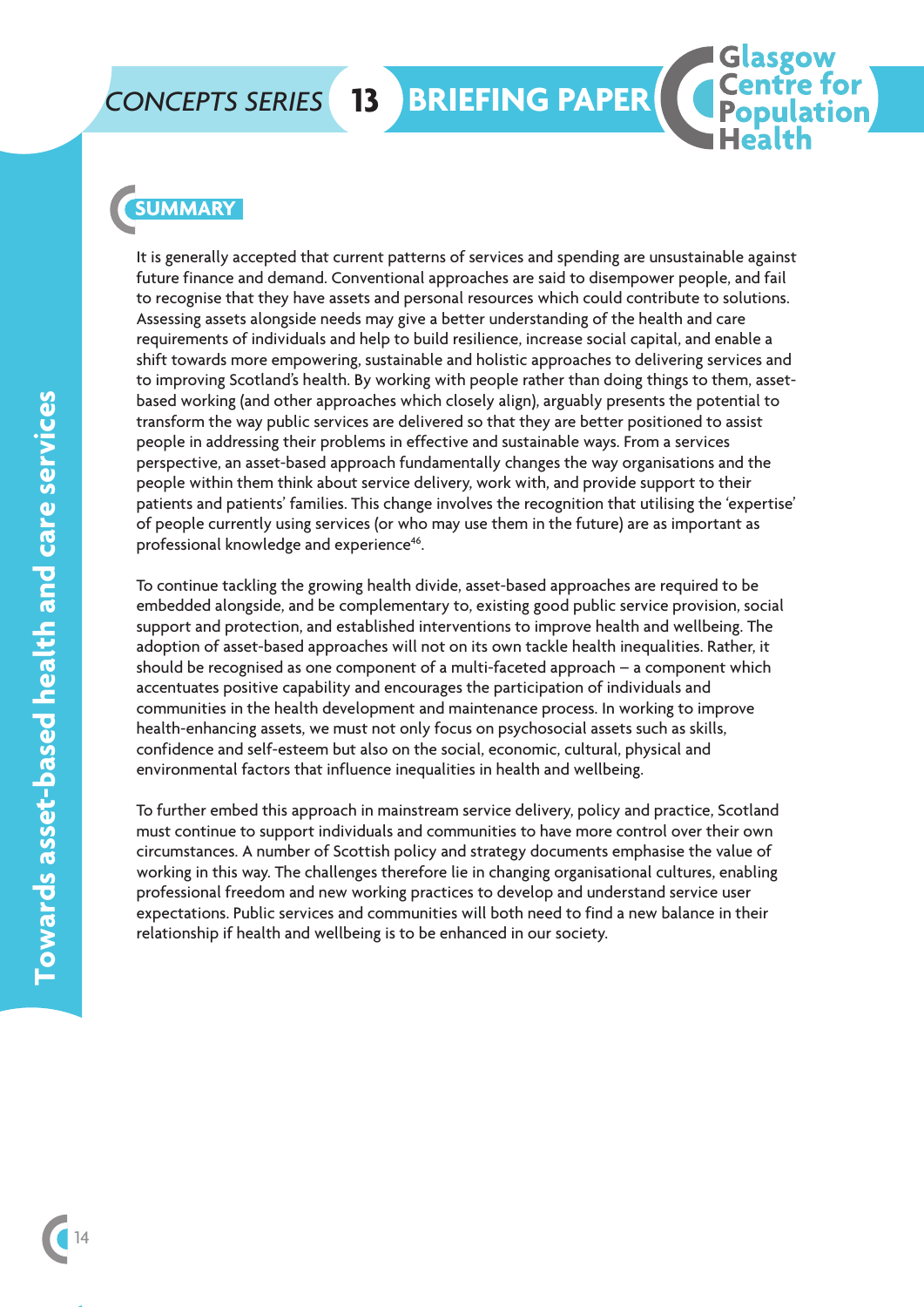



This briefing paper has presented a discussion of the evidence and current thinking in relation to the re-shaping of health and care services in line with asset-based principles and what this way of working could add to the range of services, approaches and delivery mechanisms already available. It has also explored a range of ways of working and areas of existing innovation that hold the potential for enhancing service quality, the patient experience and health outcomes.

Against the current policy and legislative backdrop discussed in this paper and building on our learning about asset-based working in a community setting, our next steps include research to explore the features, characteristics, challenges and potential of asset-based working within health and care service settings.

In addition, we wish to engage with as wide an audience as possible and to open up an opportunity for feedback, comment and learning from experience and practice. If you would like to contribute to this process please submit comments by email to GCPHmail@glasgow.gov.uk or by post to the Glasgow Centre for Population Health, House 6, 94 Elmbank Street, Glasgow G2 4NE.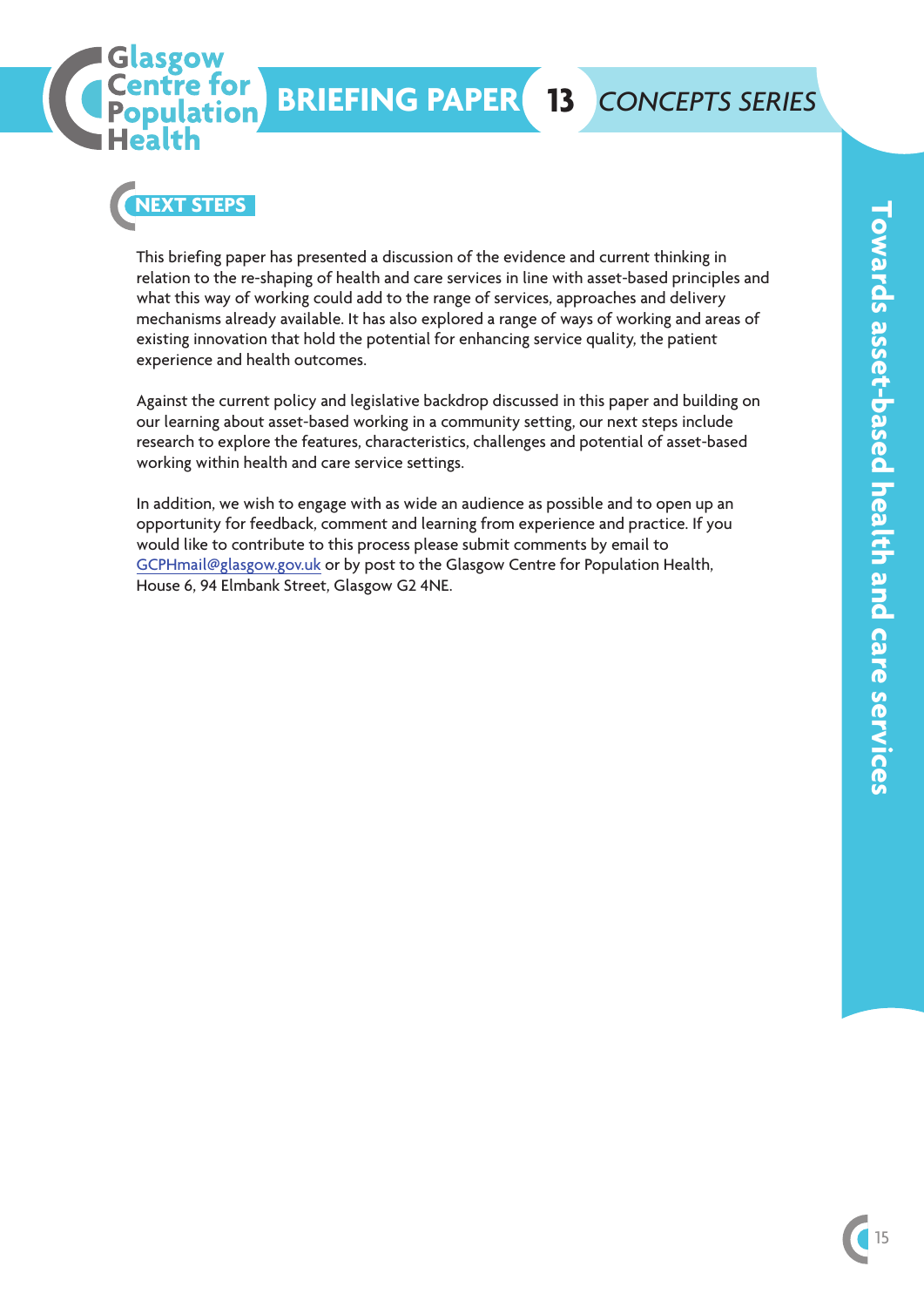# *CONCEPTS SERIES* **13 BRIEFING PAPER**

**REFERENCES**

<sup>1</sup> Scottish Government. *Annual Report of the Chief Medical Officer. Health in Scotland 2009 Time for Change*. Edinburgh: NHS Scotland and Scottish Government; 2010.

<sup>2</sup> Scottish Government. *Annual Report of the Chief Medical Officer. Health in Scotland 2010 Assets for All*. Edinburgh: NHS Scotland and Scottish Government; 2011.

3Christie C. *Commission on the Future Delivery of Public Services*. Edinburgh: APS Group Scotland; 2011.

4Glasgow Centre for Population Health. *Briefing Paper Concept Series 9: Asset-based approaches for health improvement: redressing the balance*. Glasgow: GCPH; 2011.

5Glasgow Centre for Population Health. *Briefing Paper Concept Series 10: Putting asset-based approaches in practice: identification, mobilisation and measurement of assets*. Glasgow: GCPH; 2012.

6McLean J, McNeice V. *Assets in Action: Illustrating asset-based approaches for health improvement.* Glasgow: GCPH; 2012.

7Ham C, Dixon A, Brooke B. *Transforming the delivery of health and social care. The case for fundamental change*. London: The Kings Fund; 2012.

<sup>8</sup> Scottish Government. *Renewing Scotland's public services. Priorities for reform in response to The Christie Commission.* Edinburgh: Scottish Government; 2011.

<sup>9</sup> Scottish Government. *National Performance Framework*. Edinburgh: Scottish Government; 2011.

<sup>10</sup> Local Government in Scotland Act 2003 (asp 1). London: TSO; 2003. www.legislation.gov.uk/asp/2003/1/contents (accessed November 2013).

<sup>11</sup> Scottish Government. *Community: Scottish Community Empowerment Action Plan – Celebrating Success: Inspiring Change.* Edinburgh: Scottish Government and COSLA; 2009.

<sup>12</sup> Scottish Executive. *National Standard for Community Engagement*. Edinburgh: Communities Scotland and Scottish Executive; 2005.

13Communities Scotland. *Better Community Engagement: A Framework for Learning*. Glasgow: Communities Scotland Learning Connections and Scottish Executive; 2007.

<sup>14</sup> Public Services Reform (Scotland) Act 2010 (asp 8). London: TSO: 2010. http://www.legislation.gov.uk/asp/2010/8/pdfs/asp\_20100008\_en.pdf (accessed June 2013).

<sup>15</sup> The Scottish Parliament. Public Bodies (Joint Working) (Scotland) Bill. http://www.scottish.parliament.uk/help/63845.aspx (accessed October 2013).

<sup>16</sup> Scottish Government. *Achieving Sustainable Quality in Scotland's Healthcare: A 20:20 Vision*. Edinburgh: Scottish Government and NHS Scotland; 2011.

<sup>17</sup> Scottish Government. *The Healthcare Quality Strategy for NHS Scotland*. Edinburgh: Scottish Government; 2010.

<sup>18</sup> Scottish Government. *Everyone Matters: 2020 Workforce Vision*. Edinburgh: Scottish Government and NHS Scotland; 2013.

<sup>19</sup> Scottish Government. *Better Health, Better Care*. Edinburgh: Scottish Government; 2007.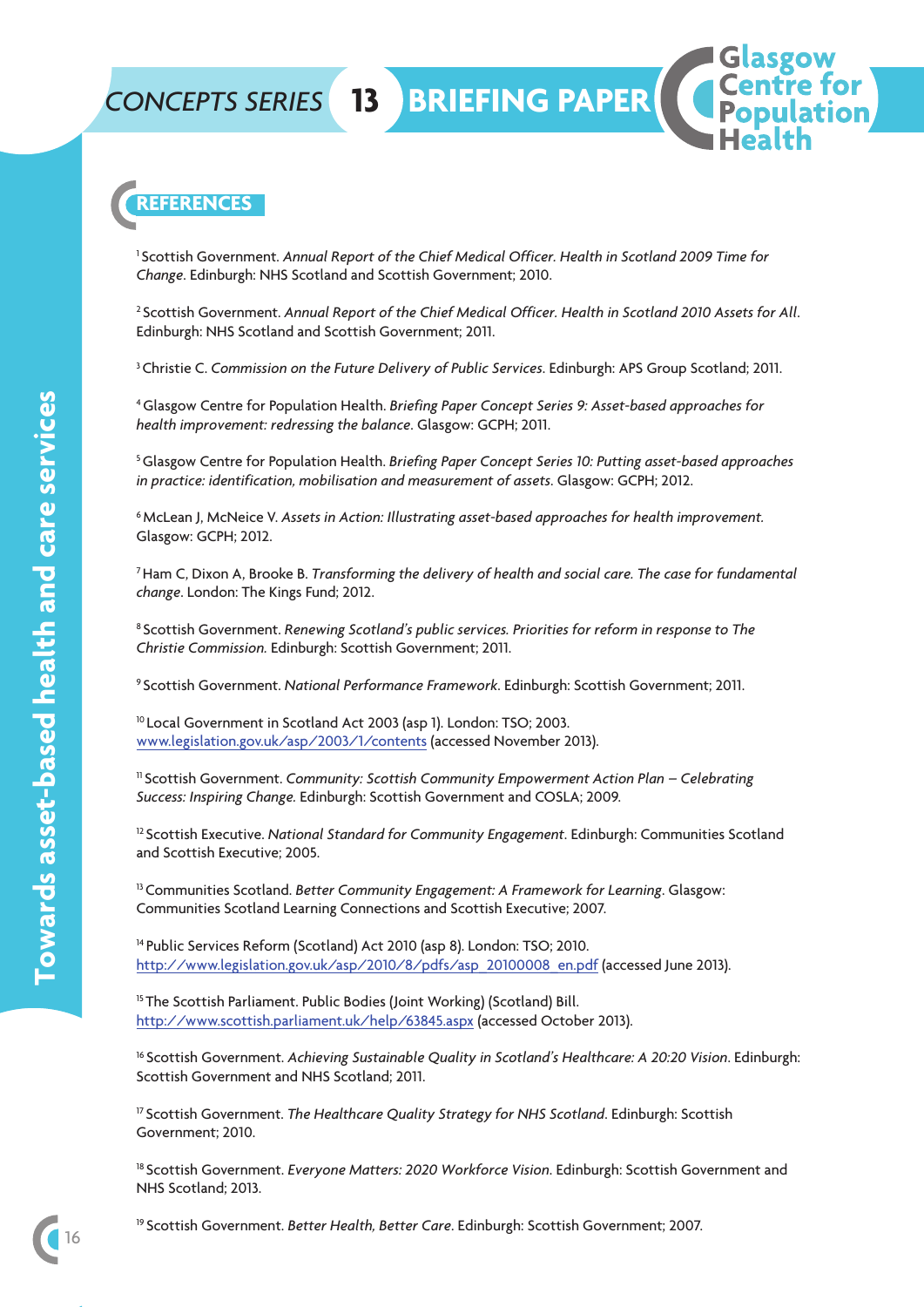<sup>20</sup> Bunt L, Harris M. *The Human Factor: How transforming health care to involve the public can save money and save lives*. London: NESTA; 2009.

asgow entre for

**BRIEFING PAPER 13** *CONCEPTS SERIES*

<sup>21</sup> Patient-centered care improvement guide website. *Patient-centered care: an idea whose time has come*. http://www.patient-centeredcare.org/inside/pccwthc.html (accessed December 2012).

22NHS Greater Glasgow and Clyde. *Staff Newsletter November 2012*. Glasgow: NHS Greater Glasgow and Clyde Communications; 2012.

<sup>23</sup> Coulter A, Ellins J. Effectiveness of strategies for informing, educating and involving patients. *BMJ* 2007;335(7609):24-27.

24Normann R. *Service management: Strategy and leadership in service business*. Chichester: John Wiley and Sons; 1984.

 $25$  Bovaird T, Löeffler E. The role of co-production in health and social care: why we need to change. In: Löeffler E, Power G, Bovaird T, Hine-Hughes F (eds.) *Co-production in health and social care. What it is and how to do it*. Birmingham: Governance International and Joint Health Improvement Team, Scottish Government; 2012. p6-10.

<sup>26</sup> Foot J, Hopkins T. *A glass half full: how an asset approach can improve community health and wellbeing*. London: Improvement and Development Agency; 2010.

<sup>27</sup> Bovaird T, Löffler E. From Engagement to Co-production: How Users and Communities Contribute to Public Services. In: Pestoff V, Brandsen T, Verschuere B (eds.) *New Public Governance, the Third Sector and Co-Production*. London; Routledge; 2011.

28NHS North West. *Living well across local communities: prioritising wellbeing to reduce inequalities. The asset approach to living well*. Manchester: NHS North West; 2010.

<sup>29</sup> Boyle D, Harris M. *The challenge of co-production. How equal partnerships between professionals and the public are crucial to improving public services*. London: New Economics Foundation; 2009.

<sup>30</sup> Scottish Community Development Centre. *Community development and co-production: Issues for policy and practice.* Glasgow: Scottish Community Development Centre Discussion Paper 2011/02; 2011.

<sup>31</sup> Stephens L, Ryan-Collins J, Boyle D*. Co-production: A manifesto for growing the core economy*. London: New Economics Foundation; 2008.

<sup>32</sup> Löeffler E, Watt D. Understanding the Efficiency Implications of Co-production. In: *Co-production: A series of commissioned reports*. Local Authorities and Research Councils Initiative; 2009.

<sup>33</sup> Boyle D, Slay J, Stephens L. *Public services inside out: Putting co-production into practice*. London: New Economics Foundation; 2010.

34Horne M, Khan H, Corrigan P. *People powered health: Health for people, by people and with people*. London: NESTA; 2013.

<sup>35</sup> Löeffler E, Power G, Boviard T, Hine-Hughes F. *The Role of Co-Production in Health and Social Care – What it is and how to do it*. Birmingham: Governance International; 2012.

<sup>36</sup> Löeffler E, Power G, Boviard T, Hine-Hughes F. *Co-production of health and wellbeing in Scotland.* Birmingham: Governance International; 2013.

37Hunter S, Pearson C, Witcher S. *Self-directed support (SDS): preparing for delivery.* Insight 18. Glasgow: Institute for Research and Innovation in Social Services; 2012.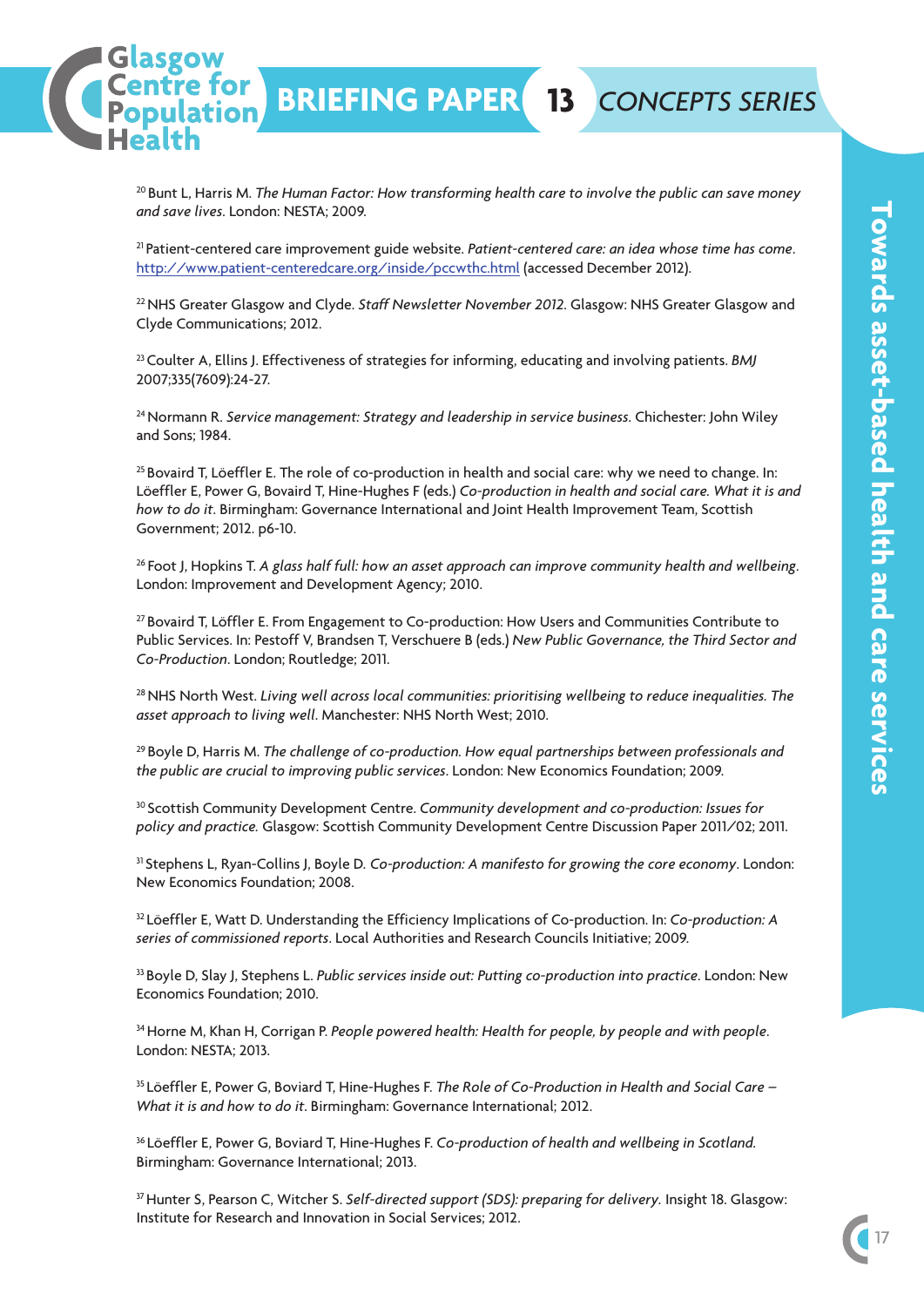

38Carr S. *Personalisation: a rough guide*. 2nd Edition. Adults' Services SCIE Guide 47. London: Social Care Institute for Excellence; 2012.

<sup>39</sup> Scottish Executive. *Changing Lives: Report of the 21st Century Social Work Review.* Edinburgh: Scottish Executive; 2006.

<sup>40</sup> Scottish Government. *Reshaping Care for Older People: A programme for change 2011-2021*. Edinburgh: Scottish Government and COSLA; 2011.

<sup>41</sup> Scottish Government. *Caring Together: The Carers Strategy for Scotland 2010 – 2015.* Edinburgh: Scottish Government and COSLA; 2010.

<sup>42</sup> Scottish Government. *Shifting the Balance of Care*. Edinburgh: Scottish Government; 2009.

<sup>43</sup> Self Directed Support in Scotland website. http://www.selfdirectedsupportscotland.org.uk/ (accessed May 2013).

<sup>44</sup> Scottish Government. *Self-Directed Support: A National Strategy for Scotland*. Edinburgh: Scottish Government; 2010.

<sup>45</sup> Social Care (Self-directed Support) (Scotland) Act 2013 (asp1). London: TSO; 2013. http://www.legislation.gov.uk/asp/2013/1/contents/enacted (accessed June 2013)

<sup>46</sup> IRISS. *Using an assets approach for positive mental health and wellbeing: An IRISS and East Dumbartonshire project.* Glasgow: Institute for Research and Innovation in Social Services; 2012.

<sup>47</sup> Leadbeater C, Bartlett J, Gallagher N. *Making it personal*. London: DEMOS; 2008.

48Carr S. *Enabling risk, ensuring safety: Self-directed support and personal budgets*. Adults' Services SCIE Guide 36. London: Social Care Institute for Excellence; 2010.

49Glendinning C, Challis D, Fernandez J, Jacobs S, Jones K, Knapp M, Manthorpe J, Moran N, Netten A, Stevens M, Wilberforce M. *Evaluation of the Individual Budgets Pilot Programme: Final Report.* York: Social Policy Research Unit, University of York; 2008.

50Carr S, Robbins D. *The implementation of individual budget schemes in adult social care.* Research Briefing 20. London: Social Care Institute for Excellence; 2009.

<sup>51</sup> Pattoni L. *Strengths-based approaches for working with individuals*. Insight 16. Glasgow: Institute for Research and Innovation in Social Services; 2012.

52Antonovsky A. *Unravelling the mystery of health: How people manage stress and stay well.* San Francisco, CA, USA: Josey-Bass Publishers; 1987.

53O'Neil D. How can a strengths approach increase child safety in a child protection context? *Children Australia* 2005;30(4):28-32.

<sup>54</sup> Saint-Jacques M, Turcotte D, Pouliot E. Adopting a strengths perspective in social work practice with families in difficulty: from theory to practice. *Families in Society: The Journal of Contemporary Social Services* 2009;90(4):454-461.

<sup>55</sup> Scerra N. *Strength-based practice: the evidence. A discussion paper*. Research Paper 6, Social Justice Unit. Parramatta, NSW, Australia: UnitingCare. Children, Young People and Families; 2011. http://www.childrenyoungpeopleandfamilies.org.au/info/social\_justice/submissions/research\_papers\_ and briefs//?a=62401 (accessed January 2013).

18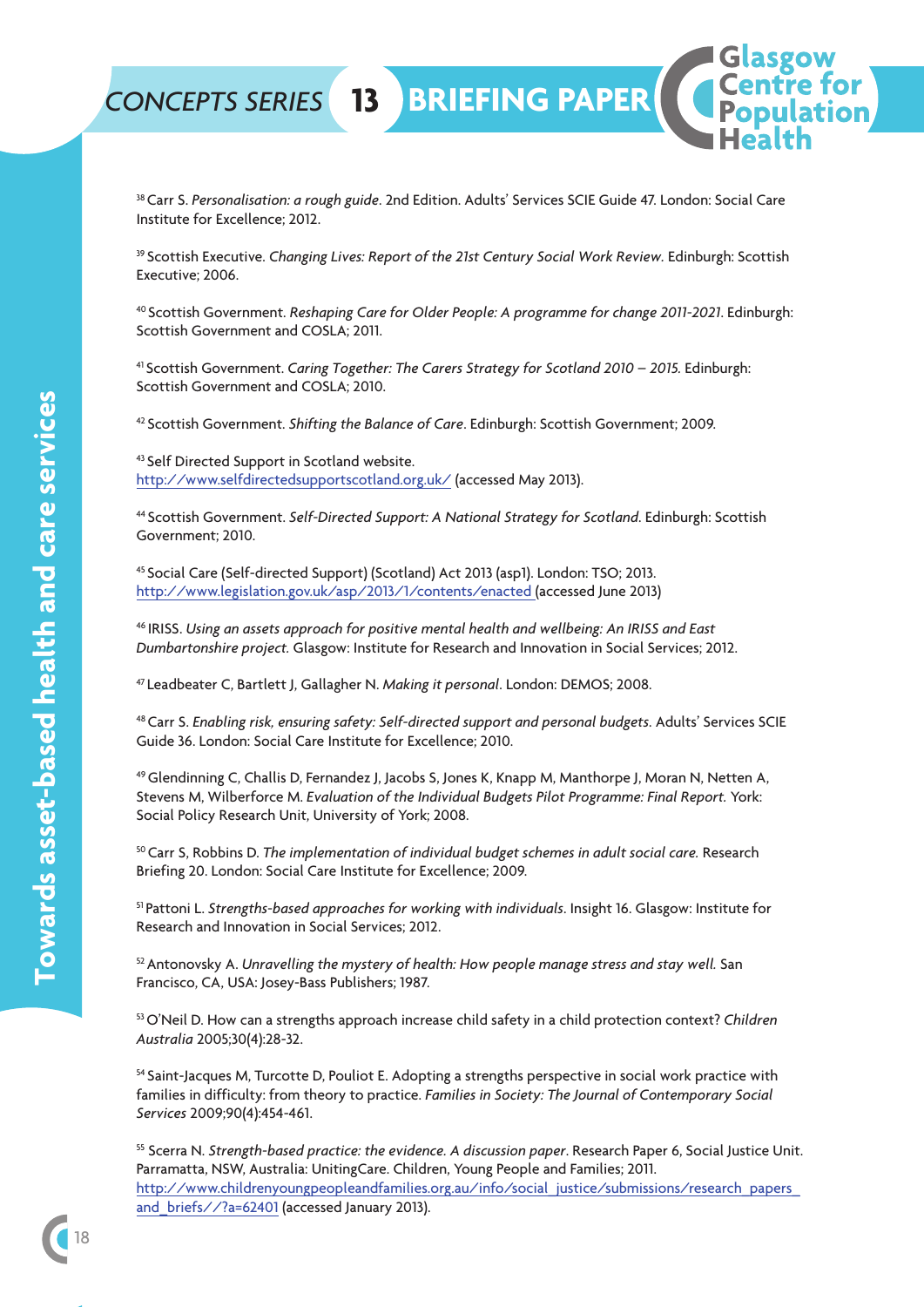

<sup>56</sup> Petersen C, Seligman M. *Character strengths and virtues: A handbook of classification*. Oxford: Oxford University Press; 2004.

**BRIEFING PAPER 13** *CONCEPTS SERIES*

57Mental Health Foundation website. Recovery section.

asgow entre for

lation.

http://www.mentalhealth.org.uk/help-information/mental-health-a-z/R/recovery/ (accessed January 2013).

58Warner R. Does the scientific evidence support the recovery model? *The Psychiatrist* 2010;34:3-5.

59Graybeal C. Strengths-based social work assessment: transforming the dominant paradigm. *Families in Society: Journal of Contemporary Social Services* 2001;82(3):233-242.

<sup>60</sup> Burns H. Assets for health. In: Loeffler E, Power G, Bovaird T, Hine-Hughes F (eds.) *Co-production of health and wellbeing in Scotland*. Birmingham: Governance International; 2013.

<sup>61</sup> Eriksson M, Lindström B. Antonovsky's sense of coherence scale and the relation with health: a systematic review. *Journal of Epidemiology and Community Health* 2006;60(5):376-381.

<sup>62</sup> Friedli L. 'What we've tried, hasn't worked': the politics of asset based public health. *Critical Public Health* 2013;23(2):131-145.

<sup>63</sup> Foot J. *What makes us healthy? The asset approach in practice: evidence, action, evaluation.* http://www.assetbasedconsulting.co.uk/Resources.aspx (accessed December 2013)

<sup>64</sup> Scottish Leaders Forum. *Skilled Workers, Skilled Citizen*. http://www.scottishleadersforum.org/skilled-workers-skilled-citizen (accessed December 2013)

65NHS England. *NHS Health and Well-being*. Final Report of the Health and Well-being Review Team. Leeds: NHS England; 2009.

<sup>66</sup> West A, Dawson JF. *Employee engagement and NHS performance.* London: The Kings Fund; 2012.

<sup>67</sup> Boyle D, Conisbee M, Burns S. *Towards an Asset-based NHS*. London: New Economics Foundation; 2004.